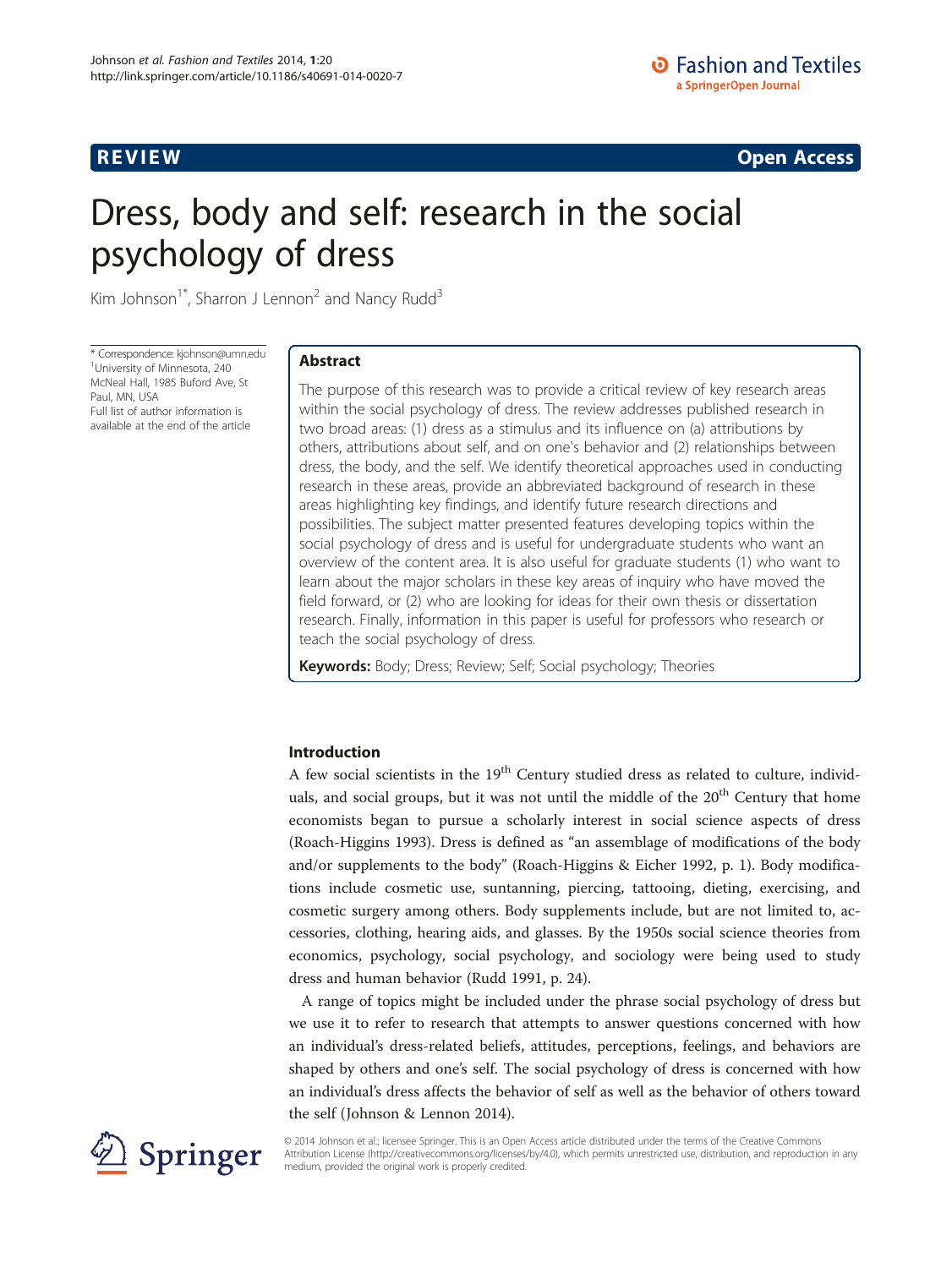Among several topics that could be included in a critical review of research addressing the social psychology of dress, we focused our work on a review of published research in two broad areas: (1) dress as a stimulus and its influence on (a) attributions by others, attributions about self, and on one's own behavior and (2) relationships between dress, the body, and the self. Our goal was to identify theoretical approaches used in conducting research in these areas, provide an abbreviated background of research in these areas highlighting key findings, and to identify future research directions and possibilities. The content presented features developing topics within the social psychology of dress and is useful for undergraduate students who want an overview of the content area. It is also useful for graduate students (1) who want to learn about the major scholars in these key areas of inquiry who have moved the field forward, or (2) who are looking for ideas for their own thesis or dissertation research. Finally, information in this paper is useful for professors who research or teach the social psychology of dress.

#### Body supplements as stimulus variables

In studying the social psychology of dress, researchers have often focused on dress as a stimulus variable; for example, the effects of dress on impression formation, attributions, and social perception (see Lennon & Davis [1989\)](#page-22-0) or the effects of dress on behaviors (see Johnson et al. [2008](#page-22-0)). The context within which dress is perceived (Damhorst [1984-85](#page-21-0)) as well as characteristics of perceivers of clothed individuals (Burns & Lennon [1993\)](#page-21-0) also has a profound effect on what is perceived about others. In the remainder of this section we focus on three research streams that center on dress (i.e., body supplements) as stimuli.

#### Provocative dress as stimuli

In the 1980s researchers were interested in women's provocative (revealing, sexy) dress and the extent to which men and women attributed the same meaning to it. For example, both Edmonds and Cahoon ([1986](#page-21-0)) and Cahoon and Edmonds ([1987\)](#page-21-0) found ratings of women who wore provocative dress were more negative than ratings of women who wore non-provocative dress. No specific theory was identified by these authors as guiding their research. Overall, when wearing provocative dress a model was rated more sexually appealing, more attractive, less faithful in marriage, more likely to engage in sexual teasing, more likely to use sex for personal gain, more likely to be sexually experienced, and more likely to be raped than when wearing conservative dress. Cahoon and Edmonds found that men and women made similar judgments, although men's were more extreme than women's. Abbey et al. ([1987](#page-20-0)) studied whether women's sexual intent and interest as conveyed by revealing dress was misinterpreted by men. The authors developed two dress conditions: revealing (slit skirt, low cut blouse, high heeled shoes) and non-revealing (skirt without a slit, blouse buttoned to neck, boots). Participants rated the stimulus person on a series of adjective traits. As compared to when wearing the non-revealing clothing, when wearing the revealing clothing the stimulus person was rated significantly more flirtatious, sexy, seductive, promiscuous, sophisticated, assertive, and less sincere and considerate. This research was not guided by theory.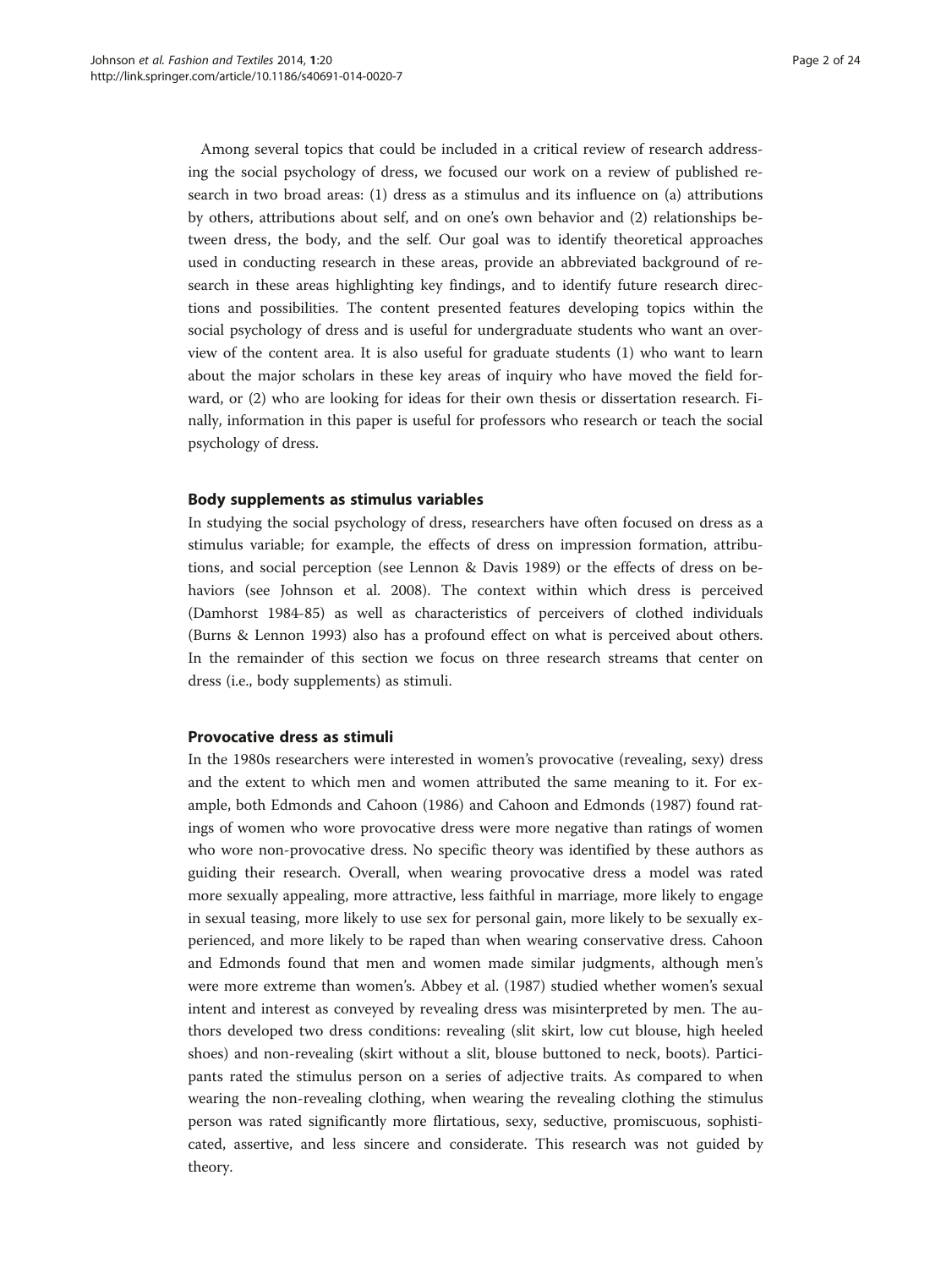Taking this research another step forward, in the 1990s dress researchers began to investigate how women's provocative (revealing, sexy) dress was implicated in attributions of responsibility for their own sexual assaults (Lewis & Johnson [1989](#page-22-0); Workman & Freeburg [1999;](#page-23-0) Workman & Orr [1996\)](#page-23-0) and sexual harassment (Johnson & Workman [1992, 1994](#page-22-0); Workman & Johnson [1991\)](#page-23-0). These researchers tended to use attribution theories (McLeod, [2010](#page-22-0)) to guide their research. Their results showed that provocative, skimpy, see-through, or short items of dress, as well as use of heavy makeup (body modification), were cues used to assign responsibility to women for their sexual assaults and experiences of sexual harassment. For example, Johnson and Workman [\(1992](#page-22-0)) studied likelihood of sexual harassment as a function of women's provocative dress. A model was photographed wearing a dark suit jacket, above-the-knee skirt, a low-cut blouse, dark hose, and high heels (provocative condition) or wearing a dark suit jacket, below-the-knee skirt, high-cut blouse, neutral hose, and moderate heels (non-provocative condition). As compared to when wearing non-provocative dress, when wearing provocative dress the model was rated as significantly more likely to provoke sexual harassment and to be sexually harassed.

Recently, researchers have resurrected the topic of provocative (revealing, sexy) dress. However, their interest is in determining the extent to which women and girls are depicted in provocative dress in the media (in magazines, in online retail stores) and the potential consequences of those depictions, such as objectification. These researchers have often used objectification theory to guide their research. According to objectification theory (Fredrickson & Roberts [1997](#page-21-0)) women living in sexually saturated cultures are looked at, evaluated, and potentially objectified and treated as objects valued for their use by others. Objectification theory focuses on sexual objectification as a function of objectifying gaze, which is experienced in actual social encounters, media depictions of social encounters, and media depictions that focus on bodies and body parts. The theory explains that objectifying gaze evokes an objectified state of consciousness which influences self-perceptions. This objectified state of consciousness has consequences such as habitual body and appearance monitoring and requires cognitive effort that can result in difficulty with task performance (Szymanski et al. [2011](#page-23-0)). In such an environment, women may perceive their bodies from a third-person perspective, treating themselves as objects to be looked at and evaluated.

Self-objectification occurs when people perceive and describe their bodies as a function of appearance instead of accomplishments (Harrison & Fredrickson [2003](#page-21-0)). Experimental research shows that self-objectification in women can be induced by revealing clothing manipulations such as asking women to try on and evaluate the fit of a swimsuit as compared to a bulky sweater (Fredrickson et al. [1998\)](#page-21-0).

To examine changes in sexualizing (provocative) characteristics with which girls are portrayed in the media, researchers have content analyzed girls' clothing in two magazines (Graff et al. [2013\)](#page-21-0). Clothing was coded as having sexualizing characteristics (e.g., tightness, bare midriffs, high-heeled shoes) and childlike characteristics (e.g., frills, childlike print, pigtail hair styles). The researchers found an increase in sexualized aspects of dress in depictions of girls from 1971 through 2011. To determine the extent of sexualization in girls' clothing, researchers have content analyzed girls' clothing available on 15 retailer websites (Goodin et al. [2011](#page-21-0)). Every girl's clothing item on each of the retailer websites was coded for sexualizing aspects; 4% was coded as definitely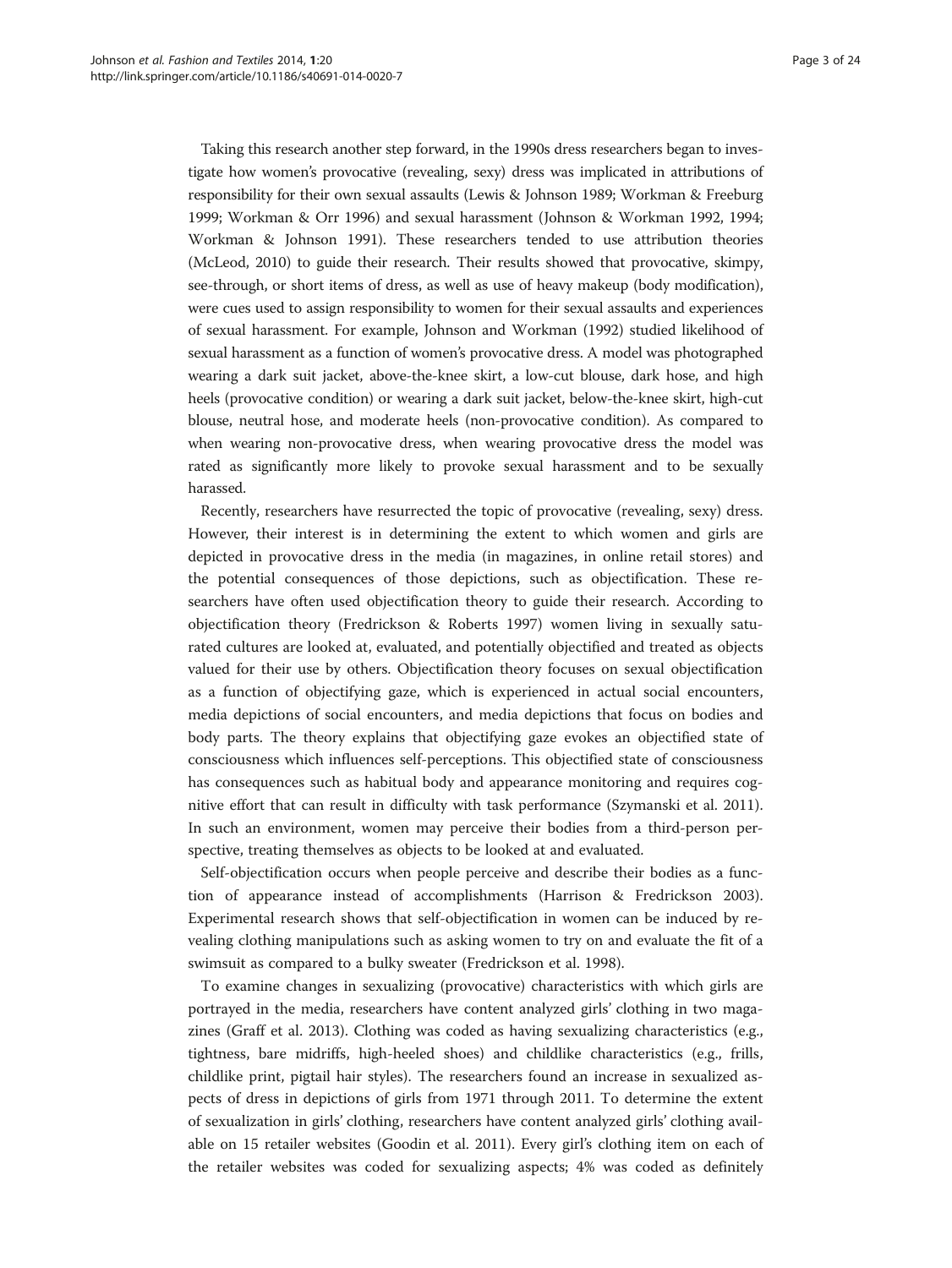sexualizing. Ambiguously sexualizing clothing (25%) had both sexualizing and childlike characteristics. Abercrombie Kids' clothing had a higher percentage of sexualizing characteristics than all the other stores (44% versus 4%). These two studies document that girls are increasingly depicted in sexualizing clothing in U.S. media and that they are offered sexualized clothing by major retailers via their websites.

Since girls are increasingly sexualized, to determine if sexualized dress affects how girls are perceived by others Graff et al. [\(2012](#page-21-0)) designed an experiment wherein they manipulated the sexualizing aspects of the clothing of a  $5<sup>th</sup>$  grade girl. There were three clothing conditions: childlike (a grey t-shirt, jeans, and black Mary Jane shoes), ambiguously sexualized (leopard print dress of moderate length), highly sexualized (short dress, leopard print cardigan, purse). In the definitely sexualized condition, undergraduate students rated the girl as less moral, self-respecting, capable, determined, competent, and intelligent than when she was depicted in either the childlike or the ambiguously sexualized conditions. Thus, wearing sexualized clothing can affect how girls are perceived by others, so it is possible that sexualized clothing could lead to selfobjectification in girls just as in the case of women (Tiggemann & Andrew [2012\)](#page-23-0).

Objectification theory has been useful in identifying probable processes underlying the association between women's provocative dress and negative inferences. In a study using adult stimuli, Gurung and Chrouser ([2007](#page-21-0)) presented photos of female Olympic athletes in uniform and in provocative (defined as minimal) dress. College women rated the photos and when provocatively dressed, as compared to the uniform condition, the women were rated as more attractive, more feminine, more sexually experienced, more desirable, but also less capable, less strong, less determined, less intelligent, and as having less self-respect. These results are similar to what had previously been found by researchers in the 1980s (Abbey et al. [1987](#page-20-0); Cahoon & Edmonds [1987;](#page-21-0) Edmonds & Cahoon [1986\)](#page-21-0). This outcome is considered objectifying because the overall impression is negative and sexist. Thus, this line of research does more than demonstrate that provocative dress evokes inferences, it suggests the process by which that occurs: provocative dress leads to objectification of the woman so dressed and it is the objectification that leads to the inferences.

In a more direct assessment of the relationship between provocative dress and objectification of others, Holland and Haslam [\(2013\)](#page-21-0) manipulated the dress (provocative or plain clothing) of two models (thin or overweight) who were rated equally attractive in facial attractiveness. Since objectification involves inspecting the body, the authors measured participants' attention to the models' bodies. Objectification also involves denying human qualities to the objectified person. Two such qualities are perceived agency (e.g., ability to think and form intentions) and moral agency (e.g., capacity to engage in moral or immoral actions). Several findings are relevant to the research on provocative dress. As compared to models wearing plain clothing, models wearing provocative clothing were attributed less perceived agency (e.g., ability to reason, ability to choose) and less moral agency [e.g., "how intentional do you believe the woman's behavior is?" (p. 463)]. Results showed that more objectified gaze was directed toward the bodies of the models when they were dressed in provocative clothing as compared to when dressed in plain clothing. This outcome is considered objectifying because the models' bodies were inspected more when wearing provocative dress, and because in that condition they were perceived as having less of the qualities normally attributed to humans.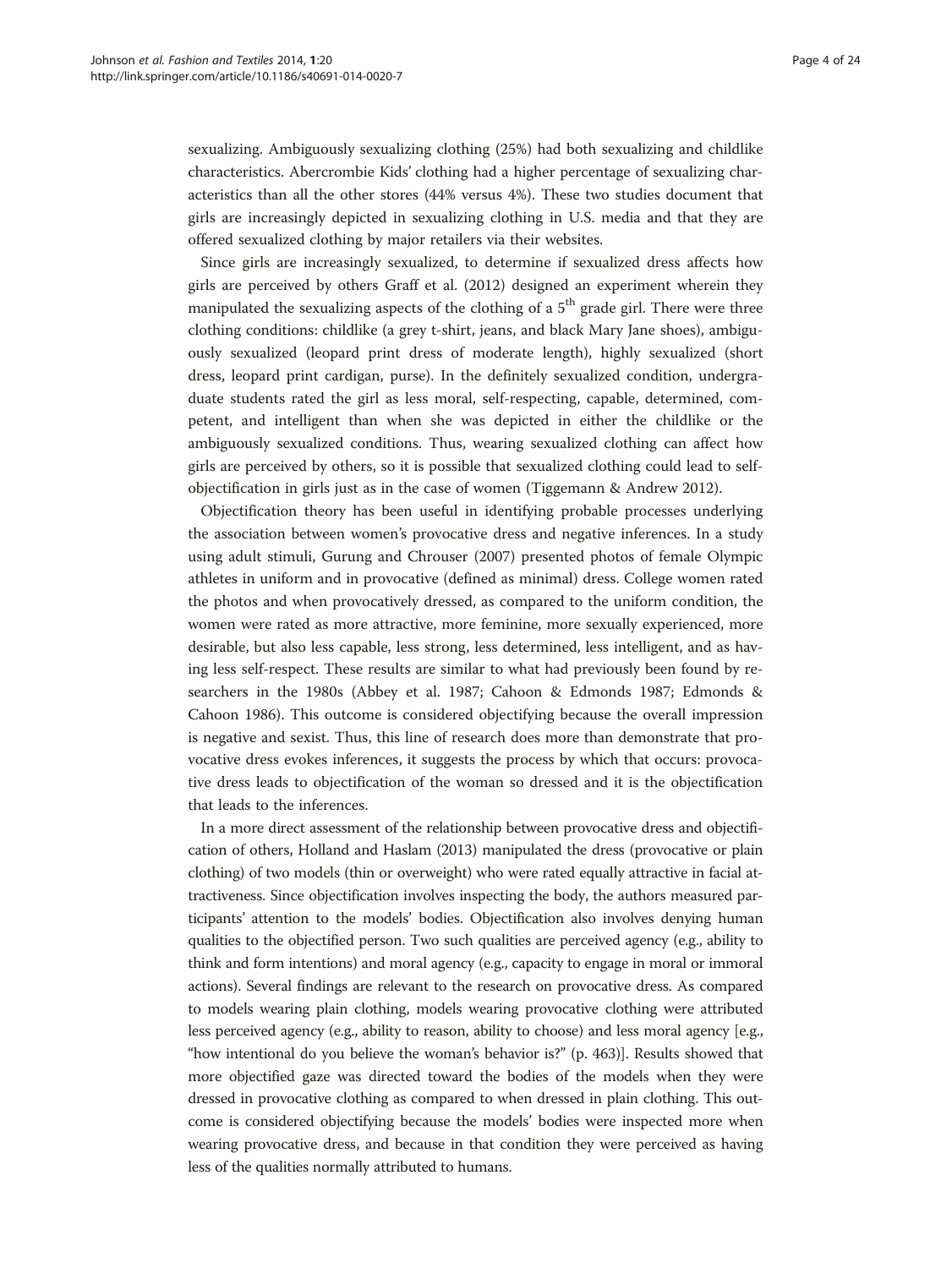In an experimental study guided by objectification theory, Tiggemann and Andrew ([2012](#page-23-0)) studied the effects of clothing on self-perceptions of state self-objectification, state body shame, state body dissatisfaction, and negative mood. However, unlike studies (e.g., Fredrickson et al. [1998](#page-21-0)) in which participants were asked to try on and evaluate either a bathing suit or a sweater, Tiggemann and Andrew instructed their participants to "imagine what you would be seeing, feeling, and thinking" (p. 648) in scenarios. There were four scenarios: thinking about wearing a bathing suit in public, thinking about wearing a bathing suit in a dressing room, thinking about wearing a sweater in public, and thinking about wearing a sweater in a dressing room. The researchers found main effects for clothing such that as compared to thinking about wearing a sweater, thinking about wearing a bathing suit resulted in higher state selfobjectification, higher state body shame, higher state body dissatisfaction, and greater negative mood. The fact that the manipulation only involved thinking about wearing clothing, rather than actually wearing such clothing, demonstrates the power of revealing (provocative, sexy) dress in that we only have to think about wearing it to have it affect our self-perceptions.

Taking extant research into account we encourage researchers to continue to investigate the topic of provocative (sexy, revealing) dress for both men and women to replicate the results for women and to determine if revealing dress for men might evoke the kinds of inferences evoked by women wearing revealing dress. Furthermore, research that delineates the role of objectification in the process by which this association between dress and inferences occurs would be useful. Although it would not be ethical to use the experimental strategy used by previous researchers (Fredrickson et al. [1998](#page-21-0)) with children, it is possible that researchers could devise correlational studies to investigate the extent to which wearing and/or viewing sexualized clothing might lead to selfand other-objectification in girls.

### Research on red dress

Researchers who study the social psychology of dress have seldom focused on dress color. However, in the 1980s and 1990s a few researchers investigated color in the context of retail color analysis systems that focused on personal coloring (Abramov [1985](#page-20-0); Francis & Evans [1987;](#page-21-0) Hilliker & Rogers [1988](#page-21-0); Radeloff [1991](#page-23-0)). For example, Francis and Evans found that stimulus persons were actually perceived positively when not wearing their recommended personal colors. Hilliker and Rogers surveyed managers of apparel stores about the use of color analysis systems and found some impact on the marketplace, but disagreement among the managers on the value of the systems. Abramov critiqued color analysis for being unclear, ambiguous, and for the inability to substantiate claims. Most of these studies were not guided by a psychological theory of color.

Since the 1990s, researchers have developed a theory of color psychology (Elliot & Maier [2007\)](#page-21-0) called color-in-context theory. Like other variables that affect social perception, the theory explains that color also conveys meaning which varies as a function of the context in which the color is perceived. Accordingly, the meanings of colors are learned over time through repeated pairings with a particular experience or message (e.g., red stop light and danger) or with biological tendencies to respond to color in certain contexts. For example, female non-human primates display red on parts of their bodies when nearing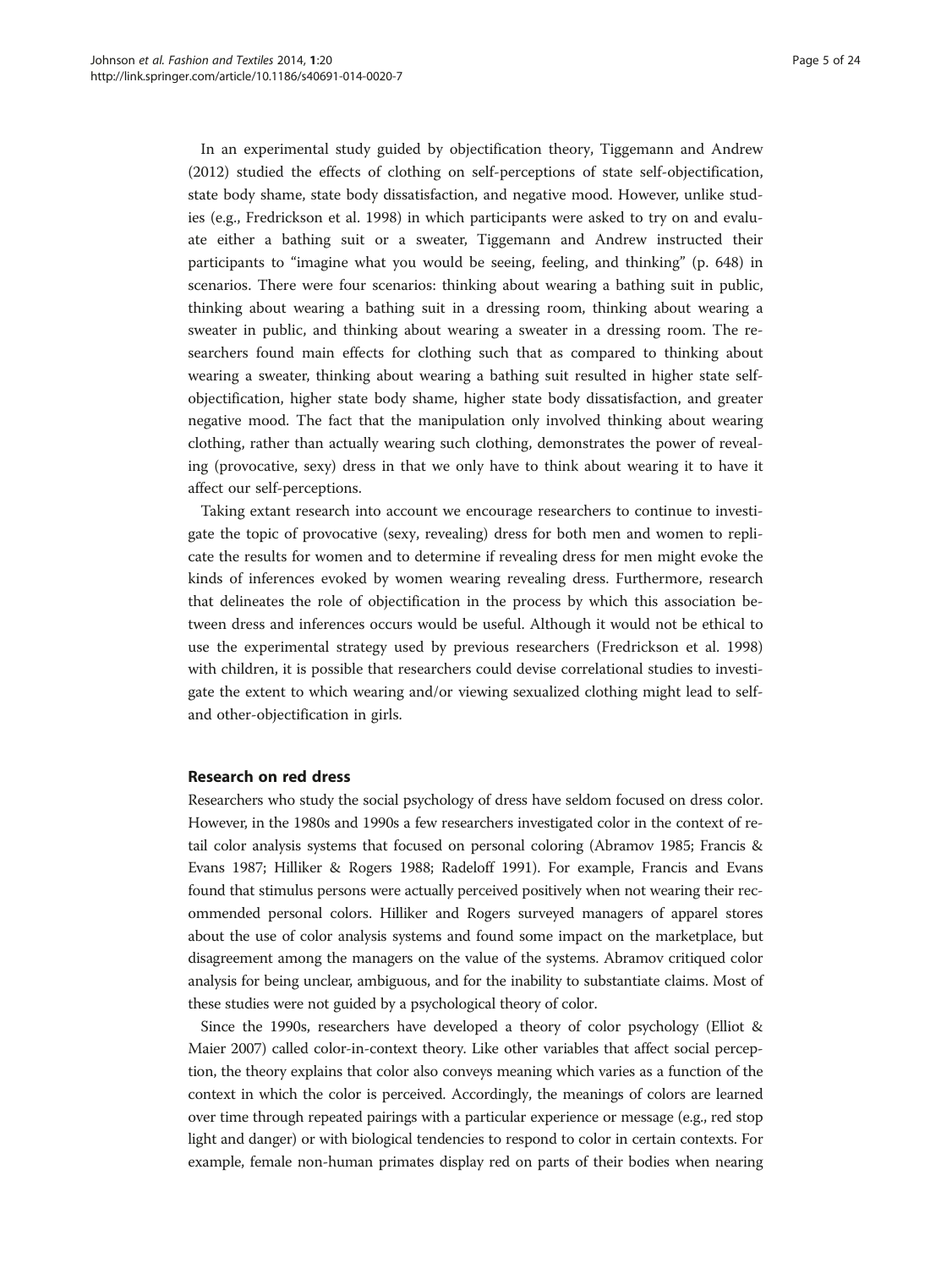ovulation; hence red is associated with lust, fertility, and sexuality (Guéguen and Jacob [2013\)](#page-21-0). As a function of these associations between colors and experiences, messages, or biological tendencies, people either display approach responses or avoidance responses but are largely unaware of how color affects them. In this section we review studies that examine the effects of red in relational contexts such as interpersonal attraction. However, there is evidence that red is detrimental in achievement (i.e., academic or hiring) contexts (e.g., Maier et al. [2013](#page-22-0)) and that red signals dominance and affects outcomes in competitive sporting contests (e.g., Feltman and Elliot [2011](#page-21-0); Hagemann et al. [2008](#page-21-0)).

Recently researchers have used color-in-context theory to study the effects of red dress (shirts, dresses) on impressions related to sexual intent, attractiveness, dominance, and competence. Some of these studies were guided by color-in-context theory. Guéguen [\(2012\)](#page-21-0) studied men's perceptions of women's sexual intent and attractiveness as a function of shirt color. Male participants viewed a photo of a woman wearing a tshirt that varied in color. When wearing a red t-shirt as compared to the other colors, the woman was judged to be more attractive and to have greater sexual intent. Pazda et al. [\(2014a](#page-22-0), [b](#page-22-0)) conducted an experiment designed to determine why men perceive women who wear red to be more attractive than those who wear other colors. They argued that red is associated with sexual receptivity due to cultural pairings of red and female sexuality (e.g., red light district, sexy red lingerie). Men participated in an online experiment in which they were exposed to a woman wearing either a red, black, or white dress. When wearing the red dress the woman was rated as more sexually receptive than when wearing either the white or the black dresses. The woman was also rated on attractiveness and by performing a mediation analysis the researchers determined that when wearing the red dress, the ratings of her attractiveness as a function of red were no longer significant; in other words, the reason she was rated as more attractive when wearing the red dress was due to the fact that she was also perceived as more sexually receptive.

Pazda et al. [\(2014a](#page-22-0), [b](#page-22-0)), interested in women's perceptions of other women as a function of their clothing color, conducted a series of experiments. They reasoned that like men, women would also make the connection between a woman's red dress and her sexual receptivity and perceive her to be a sexual competitor. In their first experiment they found that women rated the stimulus woman as more sexually receptive when wearing a red dress as compared to when she was wearing a white dress. In a second experiment the woman wearing a red dress was not only rated more sexually receptive, she was also derogated more since ratings of her sexual fidelity were lower when wearing a red dress as compared to a white dress. Finally, in a third experiment the stimulus woman was again rated more sexually receptive; this time when she wore a red shirt as compared to when she wore a green shirt. The authors assessed the likelihood that their respondents would introduce the stimulus person to their boyfriends and the likelihood that they would let their boyfriends spend time with the stimulus person. Participants in the red shirt condition were more likely to keep their boyfriends from interacting with the stimulus person than participants in the green shirt condition. Thus, both men and women indicated women wearing red are sexually receptive.

Also interested in color, Roberts et al. [\(2010\)](#page-23-0) were interested in determining whether clothing color affects the wearer of the clothing (e.g., do women act provocatively when wearing red clothing?) or does clothing color affect the perceiver of the person wearing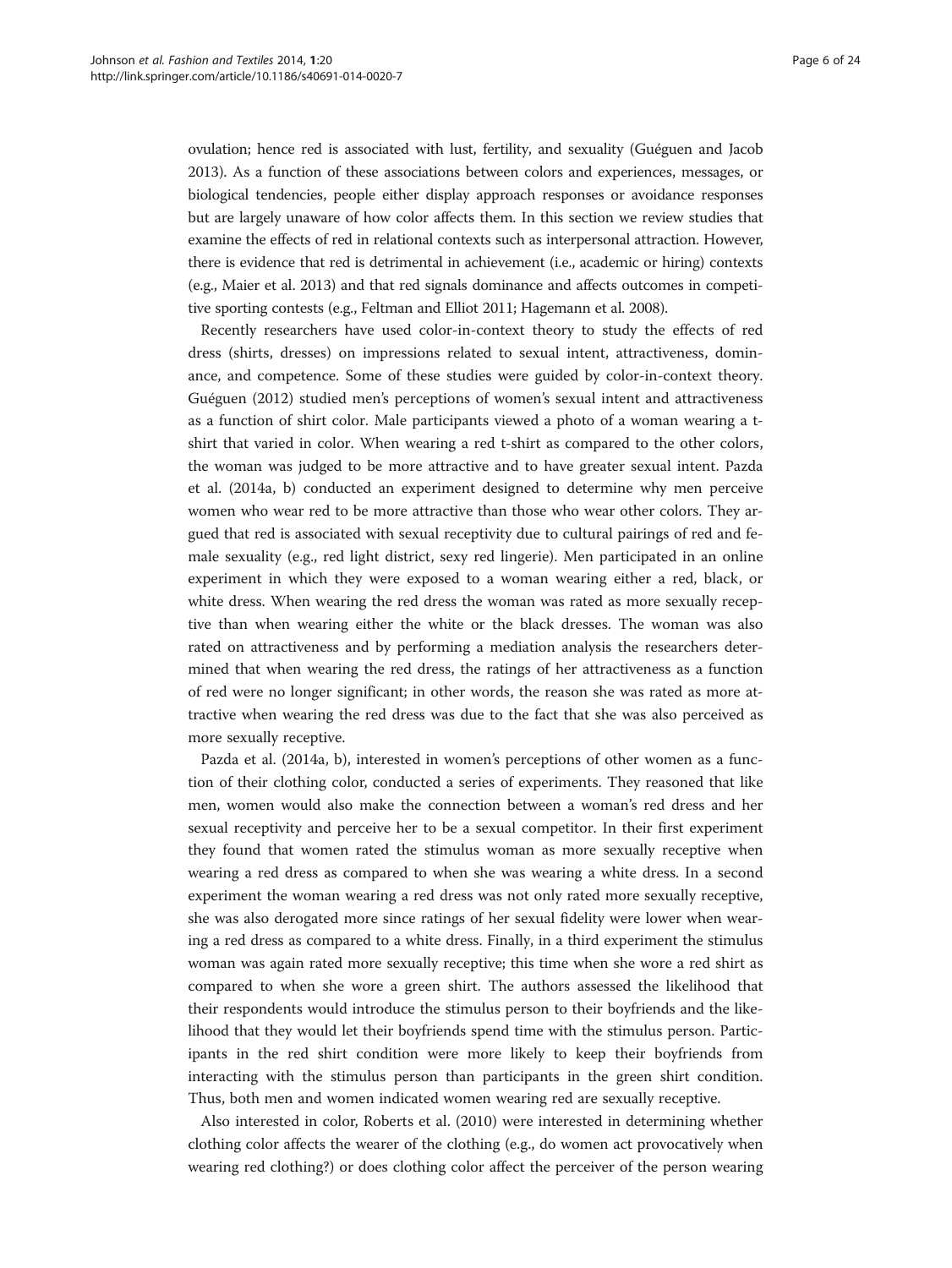the colored clothing. To answer this question, they devised a complicated series of experiments. In the first study, male and female models (ten of each) were photographed wearing each of six different colors of t-shirts. Undergraduates of the opposite sex rated the photographed models on attractiveness. Both male and female models were rated most attractive when wearing red and black t-shirts. In study two the same photos were used, but the t-shirts were masked by a gray rectangle. Compared to when they wore white t-shirts, male models were judged to be more attractive by both men and women when they wore the red t-shirts, even though the red color was not visible. In the third study the t-shirt colors in the photos were digitally altered, so that images could be compared in which red or white t-shirts were worn with those in which red had been altered to white and white had been altered to red. Male models wearing red were rated more attractive than male models wearing white that had been altered to appear red. Also male models wearing red shirts digitally altered to appear white were rated more attractive than male models actually photographed in white. These effects did not occur for female models. The authors reasoned that if clothing color only affected perceivers, then the results should be the same when a model is photographed in red as well as when the model is photographed in white which is subsequently altered to appear red. Since this did not happen, the authors concluded that clothing color affects both the wearer and the perceiver.

In addition, the effects of red dress on impressions also extend to behaviors. Kayser et al. [\(2010\)](#page-22-0) conducted a series of experiments. For experiment one, a female stimulus person was photographed in either a red t-shirt or a green one. Male participants were shown a photo of the woman and given a list of questions from which to choose five to ask her. Because women wearing red are perceived to be more sexually receptive and to have greater sexual intent than when wearing other colors, the researchers expected the men who saw the woman in the red dress to select intimate questions to ask and this is what they found. In a second experiment, the female stimulus person wore either a red or a blue t-shirt. After seeing her picture the male participants were told that they would be interacting with her, where she would be sitting, and that they could place their chairs wherever they wished to sit. The men expecting to interact with the redshirted woman placed their chairs significantly closer to her chair than when they expected to interact with a blue-shirted woman.

In a field experiment (Guéguen [2012\)](#page-21-0), five female confederates wore t-shirts of red or other colors and stood by the side of a road to hitchhike. The t-shirt color did not affect women drivers, but significantly more men stopped to pick up the female confederates when they wore the red t-shirts as compared to all the other colors. In a similar study researchers (Guéguen & Jacob [2013](#page-21-0)) altered the color of a woman's clothing on an online meeting site so that the woman was shown wearing red or several other colors. The women received significantly more contacts when her clothing had been altered to be red than any of the other t-shirt colors.

Researchers should continue conducting research about the color of dress items using color-in-context theory. One context important to consider in this research stream is the cultural context within which the research is conducted. To begin, other colors in addition to red should be studied for their meanings within and across cultural contexts. Since red is associated with sexual receptivity, red clothing should be investigated in the context of the research on provocative dress. For example, would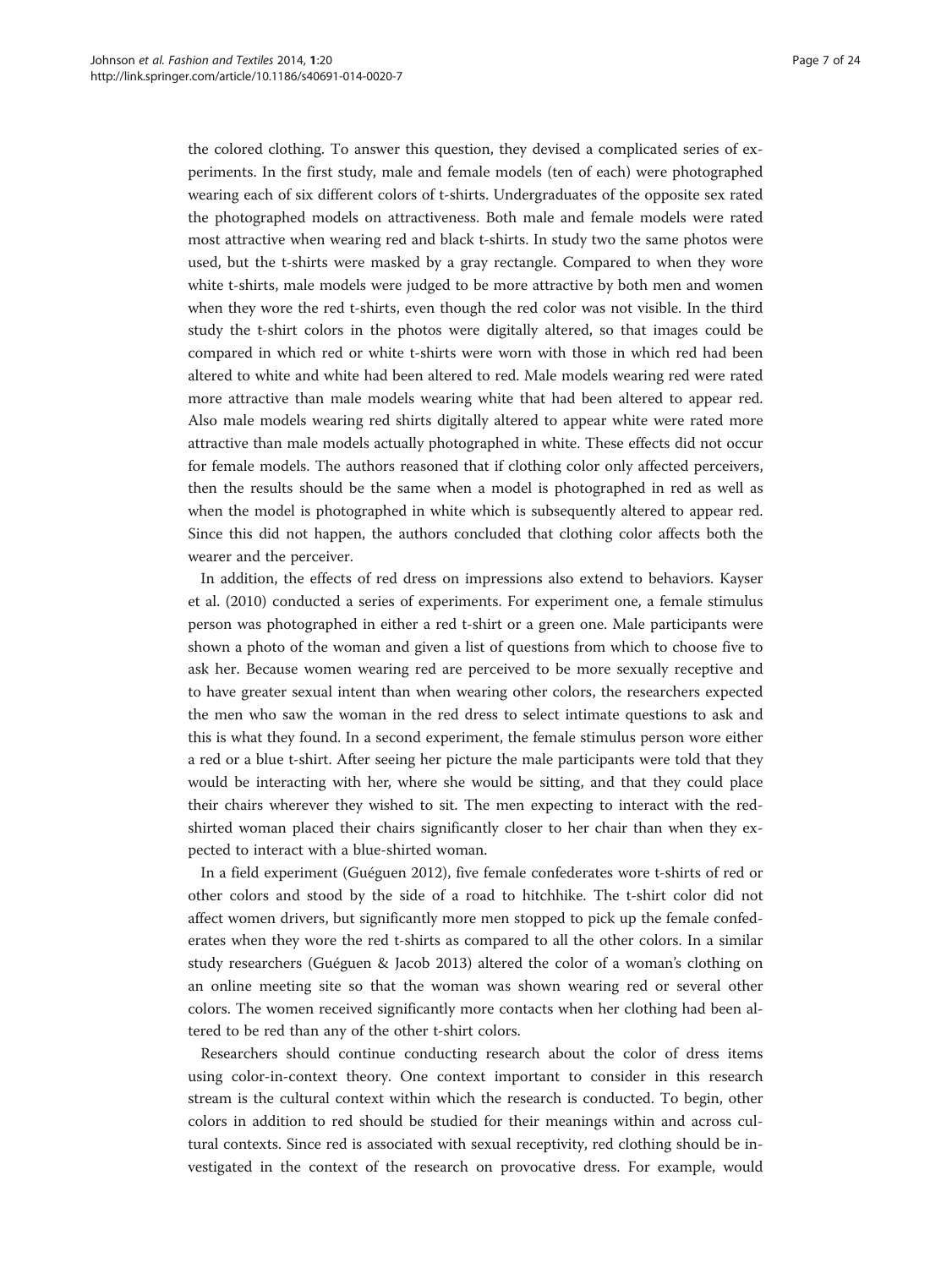women wearing red revealing dress be judged more provocative than women wearing the same clothing in different colors? Also researchers interested in girls' and women's depictions in the media, could investigate the effects of red dress on perceptions of sexual intent and objectification.

# Effects of dress on the behavior of the wearer

Several researchers studying the social psychology of dress have reviewed the research literature (Davis [1984](#page-21-0); Lennon and Davis [1989](#page-22-0)) and some have analyzed that research (see Damhorst [1990;](#page-21-0) Hutton [1984](#page-21-0); Johnson et al. [2008](#page-22-0) for reviews). In these reviews, Damhorst and Hutton focused on the effect of dress on person perception or impression formation. Johnson et al., however, focused their analysis on behaviors evoked by dress. An emerging line of research focuses on the effects of dress on the behavior of the wearer (Adam and Galinsky [2012](#page-20-0); Frank and Galinsky [1988;](#page-21-0) Fredrickson et al. [1998](#page-21-0); Gino et al. [2010;](#page-21-0) Hebl et al. [2004;](#page-21-0) Kouchaki et al. [2014](#page-22-0); Martins et al. [2007\)](#page-22-0).

Fredrickson et al. ([1998](#page-21-0)), Hebl et al. ([2004](#page-21-0)), and Martins et al. ([2007](#page-22-0)) all used objectification theory to guide experiments about women's and men's body image experience. They were interested in the extent to which wearing revealing dress could trigger selfobjectification. The theory predicts that self-objectification manifests in performance detriments on a task subsequent to a self-objectifying experience. Frederickson et al. had participants complete a shopping task. They entered a dressing room, tried on either a one piece swimsuit or a bulky sweater, and evaluated the fit in a mirror as they would if buying the garment. Then they completed a math performance test. The women who wore a swimsuit performed more poorly on the math test than women wearing a sweater; no such effects were found for men. A few years later Hebl et al. ([2004](#page-21-0)) used the same procedure to study ethnic differences in self-objectification. Participants were Caucasian, African American, Hispanic, and Asian American undergraduate men and women. Participants completed the same shopping task and math test. Participants who tried on the swimsuits performed worse on the math test than participants who tried on the sweater and these results held for both men and women of all ethnicities.

Martins et al. ([2007](#page-22-0)) used the same shopping task as Frederickson et al. [\(1998\)](#page-21-0) and Hebl et al. ([2004\)](#page-21-0), but employed a different behavioral measure. Their participants were gay and heterosexual men and the garment they tried on was either Speedo men's briefs or a turtleneck sweater. After the shopping task the men were given the opportunity to sample and evaluate a snack and the amount eaten was measured. Wearing the Speedo affected eating for the gay men, but not the heterosexual men, such that gay men in the Speedo condition ate significantly less of the snack than gay men in the sweater condition. Taken together these studies demonstrate that a nominal clothing manipulation can have effects on the behavior of the wearer.

In one of the first studies to demonstrate the effects of clothing on the wearer, Frank and Gilovich [\(1988\)](#page-21-0) noted that the color black is associated with evil and death in many cultures. They studied the extent to which players wearing black uniforms were judged more evil and aggressive than players wearing uniforms of other colors. They analyzed penalties awarded for aggressive behavior in football and ice hockey players. Players who wore black uniforms received more penalties for their aggressive behavior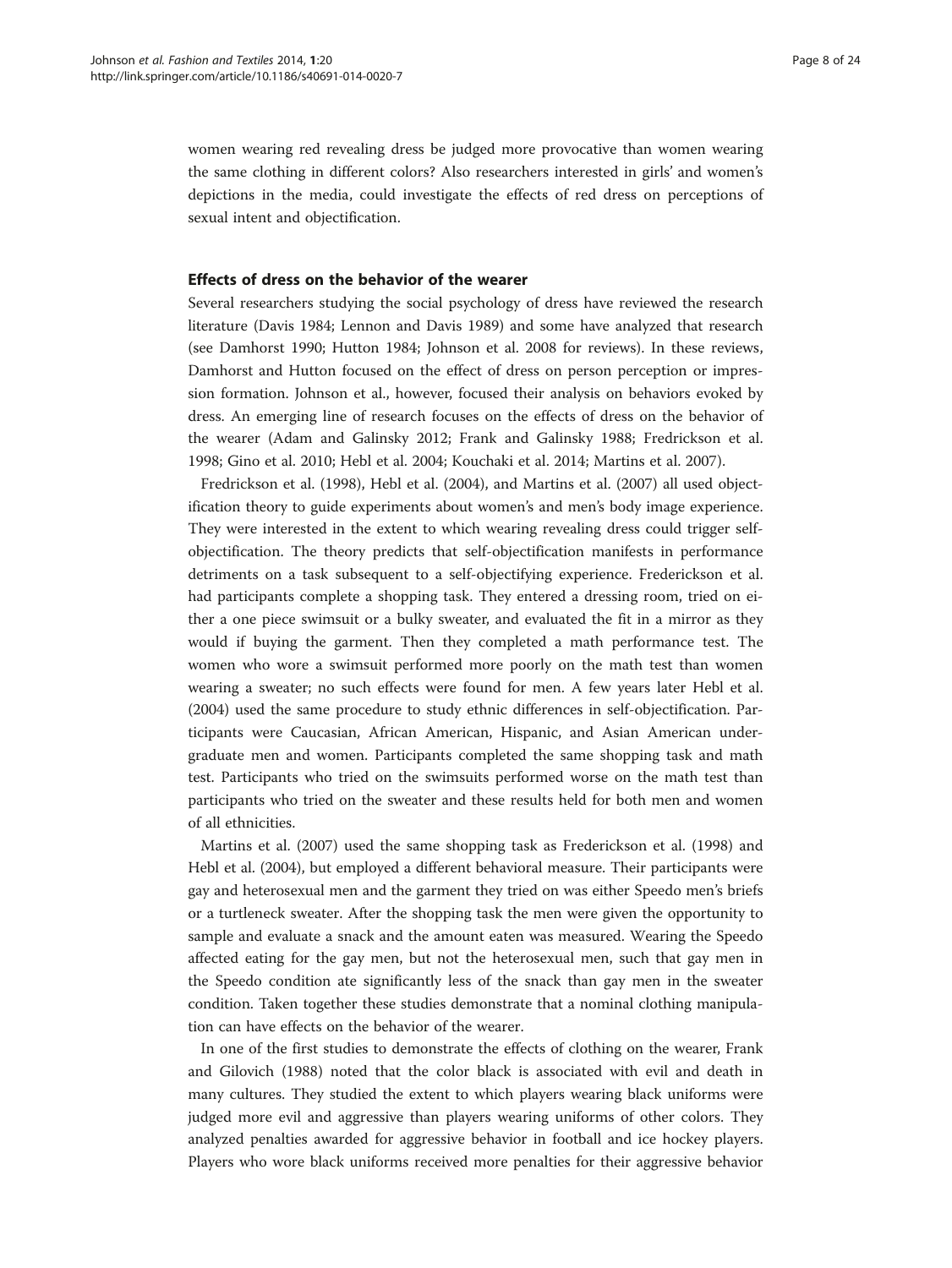than those who wore other uniform colors. Since the penalty results could be due to biased refereeing, the authors videotaped a staged football game in which the defensive team wore either black or white uniforms. The same events were depicted in each version of the videotape. Participants watched short videos and rated the plays as more aggressive when the team members wore black as compared to white uniforms. In another part of the study, participants were assigned to wear either black or white uniform shirts. While wearing the shirts they were asked the type of games they would like to play; the black-shirted participants selected more aggressive games than the whiteshirted participants. The authors interpreted the results of all the studies to mean that players wearing black are aggressive. Yet, when the level of aggressiveness was held constant in the staged football game, referees still perceived black-uniformed players to be more aggressive than white-uniformed players. The authors concluded that the color of the black uniform affects the wearer and the perceiver. This study's results are similar to those of the researchers studying red dress who found that the color red is associated with a cultural meaning that affects both the wearer and the perceiver of the red dress (Roberts et al. [2010](#page-23-0)).

In a similar way, Adam and Galinsky ([2012](#page-20-0)) determined that when clothing has symbolic meaning for the wearer, it also affects the wearer's behavior. The researchers found that a white lab coat was associated with traits related to attentiveness. Then they conducted an experiment in which one group wore a white lab coat described as a painter's coat and another group wore the same lab coat which was described as a medical doctor's lab coat. A third group saw, but did not wear, a lab coat described as a medical doctor's lab coat. Participants then performed an experimental task that required selective attention. The group that wore the coat described as a medical doctor's lab coat outperformed both of the other two groups.

Gino et al. ([2010](#page-21-0)) studied the effects of wearing designer sunglasses that were described either as counterfeit or authentic Chloe sunglasses on one's own behaviors and perceptions of others. Although counterfeits convey status to others, they also mean that the wearers are pretending to be something they are not (i.e., wealthy enough to purchase authentic sunglasses). Participants who thought they were wearing fake sunglasses cheated significantly more on two experimental tasks than those who thought they were wearing authentic sunglasses. In a second experiment, the researchers showed that participants who believed they were wearing counterfeit sunglasses perceived others' behaviors as more dishonest, less truthful, and more likely to be unethical than those wearing authentic sunglasses. In a third experiment the researchers showed that the effect for wearing counterfeit sunglasses on one's own behavior was due to the meaning of inauthenticity attributed to the counterfeit sunglasses. Consistent with Adam and Galinsky ([2012](#page-20-0)) and Frank and Gilovich (1988), in Gino et al. the effect of dress on one's own behavior was due to the meaning of the dress cue in a context relevant to the meaning of that dress cue. While none of these three studies articulated a specific theory to guide their research, Adams and Galinsky outlined an enclothed cognition framework, which explained that dress affects wearers due to the symbolic meaning of the dress and the physical experience of wearing that dress item.

To summarize the research on the effects of dress on the behavior of the wearer, each of these studies reported research focused on a dress cue associated with cultural meaning. Some of the researchers had to first determine that meaning. The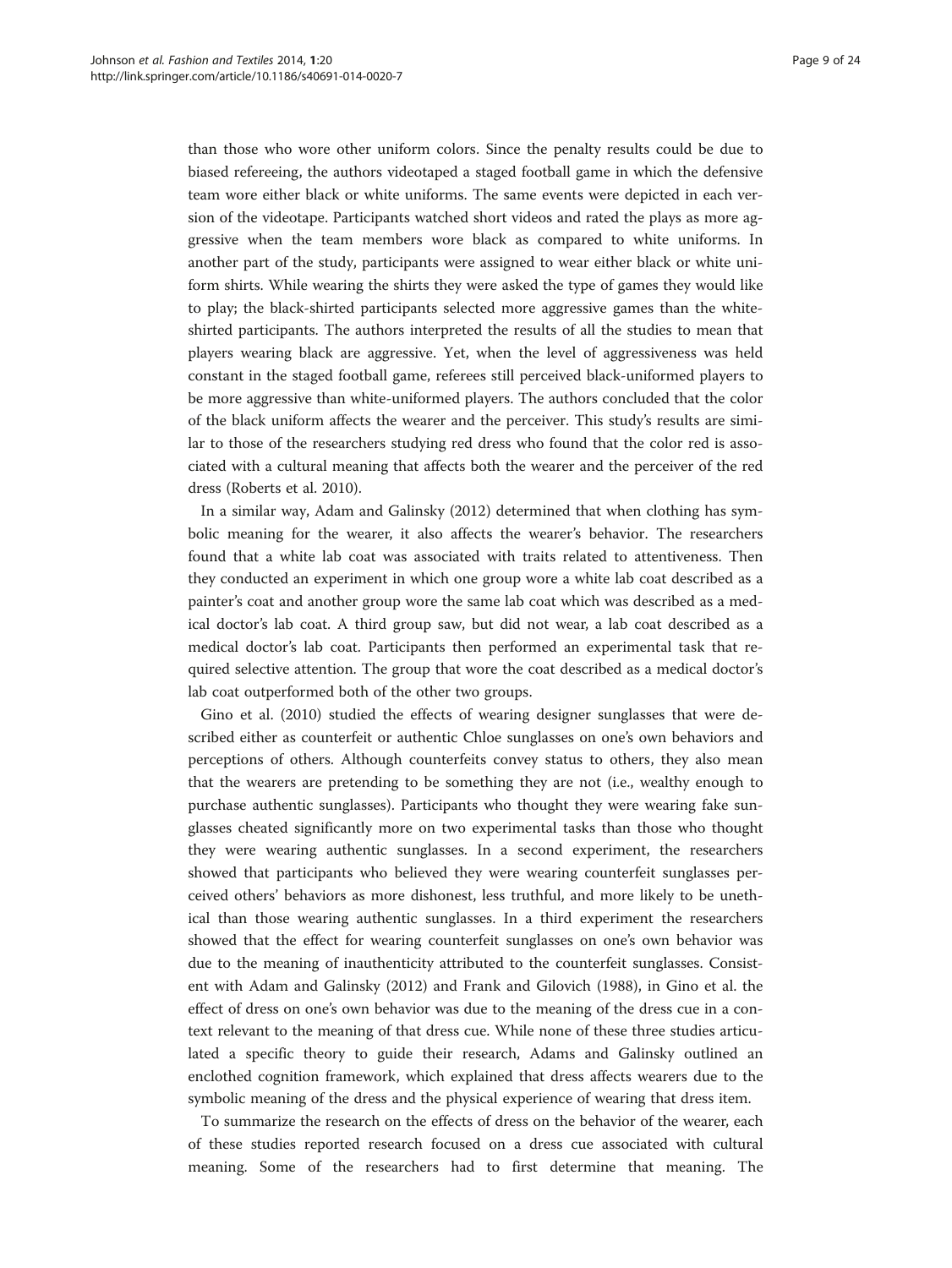manipulations were designed so that the meaning of the dress cues was salient for the context of the manipulation. For example, in the objectification studies the revealingness of dress was varied in the context of a dressing room mirror where the revealing nature of the cue would be relevant. So to extend the enclothed cognition framework, we suggest that for dress to affect the wearer, the context of the experimental task needs to be such that the meaning of the dress item is salient.

Future researchers may continue to pursue the effects of dress on the wearer. The extended enclothed cognition framework could be applied to school uniforms. A possible research question could be that if school uniforms are associated with powerlessness among schoolchildren, would wearing school uniforms affect the level of effort children expend to solve homework problems or write papers?

It is interesting that previous researchers who examined the effect of school uniforms on various tasks did not ask children what associations uniforms had for them (e.g., Behling [1994](#page-20-0), [1995](#page-20-0); Behling and Williams [1991\)](#page-20-0). This question is clearly an avenue for renewed research in this area. Another situation to which the extended enclothed cognition framework might be investigated is in the context of professional sports. Since wearing a sweatshirt or cap with a professional team's logo is associated with being a fan of that team, would people wearing those items evaluate that team's performance higher than people wearing another team's logos? Would they provide more excuses for their team than fans not wearing the team's logos? We encourage researchers to continue to investigate the effects of dress on one's own behaviors utilizing a range of dress cues (e.g., cosmetics, tattoos, and piercings).

#### Dress and the self

An ongoing area of research within the social psychology of dress is relationships between dress and the self. Although some researchers use the terms identity and self interchangeably, it is our position that they are not the same concepts but are related. We begin our discussion of the self with research on the body.

#### The physical body and the self

Whereas the first section of our review focused on body supplements (i.e., the clothed body), this section focuses on body modifications or how the body is altered. Within this discussion, the two research directions that we include are (1) body modifications that carry some risk, as opposed to routine modifications that typically do not, and (2) the influence of body talk and social comparison as variables influencing body image.

# Body modifications that carry some risk

Societal standards of attractiveness in the Western world often focus on a thin appearance for women and a mesomorphic but muscular appearance for men (Karazia et al. [2013](#page-22-0)). Internalization of societal standards presented through various media outlets is widely recognized as a primary predictor of body dissatisfaction and risky appearance management behaviors including eating pathology among women (Cafri et al. [2005a, b](#page-21-0)), muscle enhancement and disordered eating behaviors in men (Tylka [2011\)](#page-23-0), tattooing among young adults (Mun et al. [2012](#page-22-0)), and tanning among adolescents (Prior et al. [2014](#page-23-0); Yoo & Kim, [2014\)](#page-23-0). While there are several other risky appearance management behaviors in the early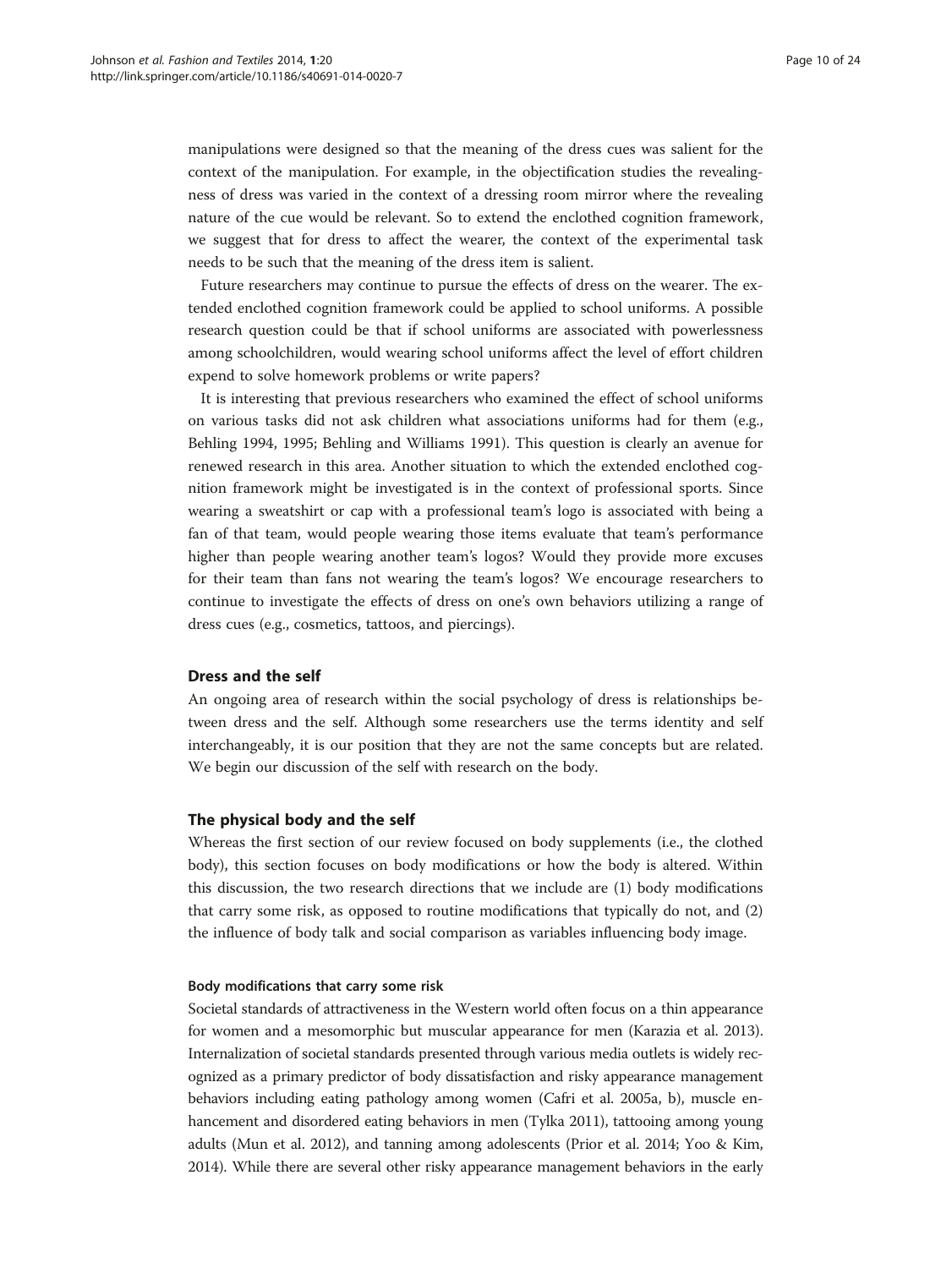stages of investigation (e.g., extreme body makeovers, cosmetic procedures on male and female private parts, multiple cosmetic procedures), we isolate just a few behaviors to illustrate the impact of changing standards of attractiveness on widespread appearance management practices in the presentation of self.

Experimental research has demonstrated that exposure to social and cultural norms for appearance (via idealized images) leads to greater dissatisfaction with the body in general for both men and women (Blond [2008;](#page-20-0) Grabe et al. [2008](#page-21-0)); yet a meta-analysis of eight research studies conducted in real life settings suggested that these appearance norms were more rigid, narrowly defined, and prevalent for women than for men (Buote et al. [2011\)](#page-20-0). These researchers also noted that women reported frequent exposure to social norms of appearance (i.e., considered bombardment by many women), the norms themselves were unrealistic, yet the nature of the messages was that these norms are perfectly attainable with enough time, money, and effort. Men, on the other hand, indicated that they were exposed to flexible social norms of appearance, and therefore report feeling less pressure to attain a particular standard in presenting their appearance to others (Buote et al. [2011\)](#page-20-0).

#### Eating disorders

A recent stream of research related to individuals with eating disorders is concerned with the practice of body checking (i.e., weighing, measuring or otherwise assessing body parts through pinching, sucking in the abdomen, tapping it for flatness). Such checking behaviors may morph into body avoidance (i.e., avoiding looking in mirrors or windows at one's reflection, avoiding gym locker rooms or situations involving showing the body to others) (White & Warren [2011](#page-23-0)), the manifestation of eating disorders (Haase et al. [2011](#page-21-0)), obsession with one's weight or body shape, and a critical evaluation of either aspect (Smeets et al. [2011](#page-23-0)). The propensity to engage in body checking appears to be tied to ethnicity as White and Warren found, in their comparison of Caucasian women and women of color (Asian American, African American, and Latin American). They found significant differences in body checking and avoidance behaviors in Caucasian women and Asian American women over African American and Latin American women. Across all the women, White and Warren found positive and significant correlations between body checking and (1) avoidance behaviors and higher body mass index, (2) internalization of a thin ideal appearance, (3) eating disturbances, and (4) other clinical impairments such as debilitating negative thoughts.

Another characteristic of individuals with eating disorders is that they habitually weigh themselves. Self-weighing behaviors and their connection to body modification has been the focus of several researchers. Research teams have documented that selfweighing led to weight loss maintenance (Butryn et al. [2007\)](#page-21-0) and prevention of weight gain (Levitsky et al. [2006\)](#page-22-0). Other researchers found that self-weighing contributed to risky weight control behaviors such as fasting (Neumark-Sztainer et al. [2006\)](#page-22-0) and even to weight gain (Needham et al. [2010\)](#page-22-0). Lately, gender differences have also been investigated relative to self-weighing. Klos et al. [\(2012\)](#page-22-0) found self-weighing was related to a strong investment in appearance, preoccupation with body shape, and higher weight among women. However, among men self-weighing was related to body satisfaction, investment in health and fitness, and positive evaluation of health.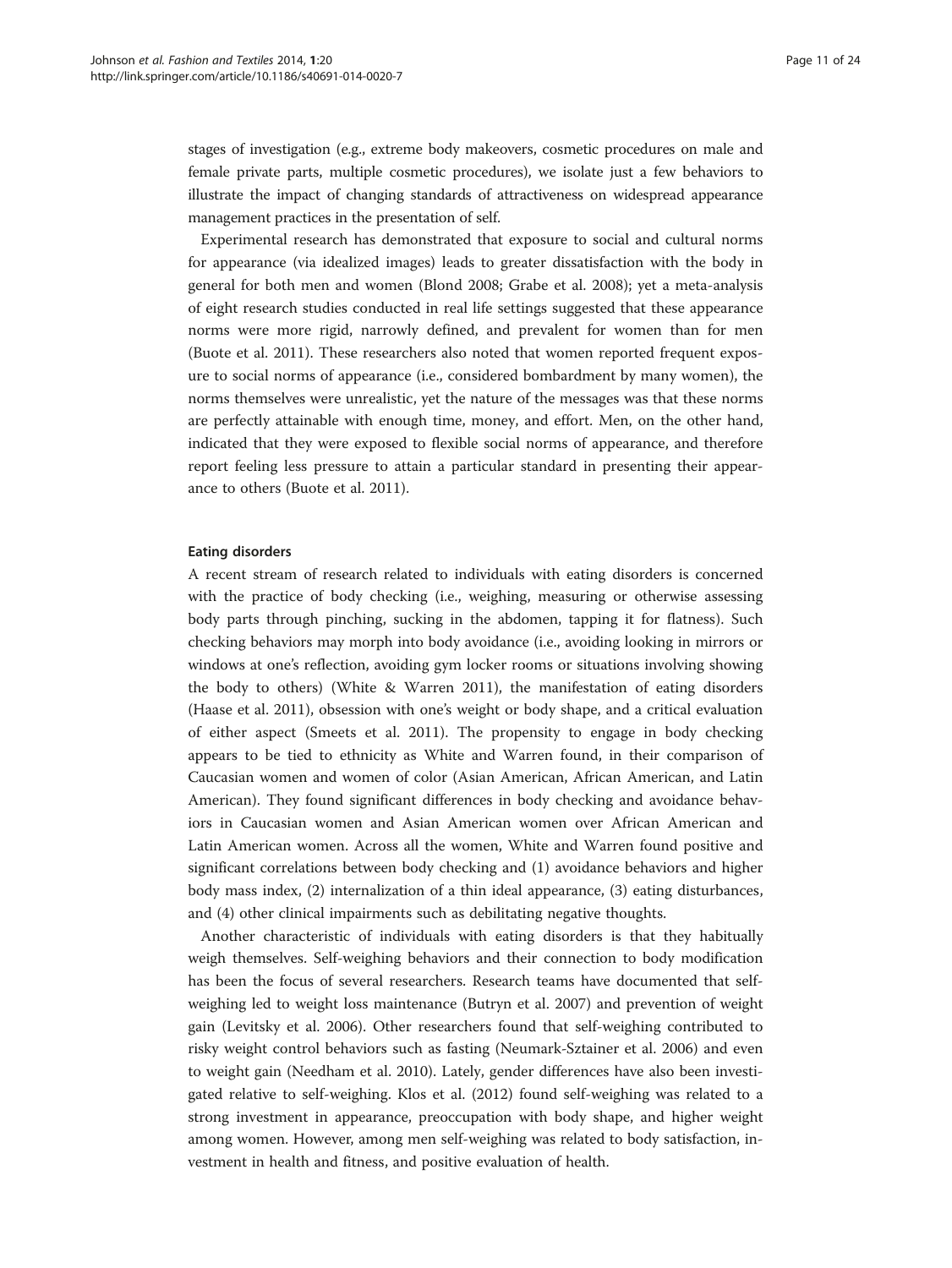One interesting departure from weight as a generalized aspect of body concern among women is the examination of wedding-related weight change. Considering the enormous cost of weddings, estimated to average \$20,000 in the United States (Wong [2005](#page-23-0)), and the number of wedding magazines, websites, and self-help books on weddings (Villepigue et al. [2005](#page-23-0)), it is not surprising that many brides-to-be want to lose weight for their special occasion. Researchers have shown that an average amount of intended weight loss prior to a wedding is 20 pounds in both the U.S. and Australia with between 12% and 33% of brides-to-be reporting that they had been advised by someone else to lose weight (Prichard & Tiggemann [2009](#page-23-0)). About 50% of brides hoped to achieve weight loss, yet most brides did not actually experience a change in weight (Prichard & Tiggemann, [2014\)](#page-23-0); however, when questioned about six months after their weddings, brides indicated that they had gained about four pounds. Those who were told to lose weight by significant others such as friends, family members, or fiancé gained significantly more than those who were not told to do so, suggesting that wedding-related weight change can have repercussions for post wedding body satisfaction and eating behaviors. Regaining weight is typical, given that many people who lose weight regain it with a year or so of losing it.

### Drive for muscularity

Researchers have found that body modifications practiced by men are related more to developing muscularity than to striving for a thin body (Cafri et al. [2005a, b](#page-21-0)) with particular emphasis placed on developing the upper body areas of chest and biceps (Thompson & Cafri [2007\)](#page-23-0). The means to achieve this body modification may include risky behaviors such as excessive exercise and weight training, extreme dieting and dehydration to emphasize musculature, and use of appearance or performance enhancing substances (Hildebrandt et al. [2010\)](#page-21-0).

One possible explanation for men's drive for muscularity may be objectification. While objectification theory was originally proposed to address women's objectification, it has been extended to men (Hebl et al. [2004](#page-21-0); Martins et al. [2007](#page-22-0)). These researchers determined that like women, men are objectified in Western and westernized culture and can be induced to self-objectify via revealing clothing manipulations.

Researchers have also examined how men are affected by media imagery that features buff, well-muscled, thin, attractive male bodies as the aesthetic norm. Kolbe and Albanese ([1996\)](#page-22-0) undertook a content analysis of men's lifestyle magazines and found that most of the advertised male bodies were not "ordinary," but were strong and hard bodies, or as the authors concluded, objectified and depersonalized. Pope et al. [\(2000](#page-22-0)) found that advertisements for many types of products from cars to underwear utilized male models with body-builder physiques (i.e., exaggerated "6 pack" abdominal muscles, huge chests and shoulders, yet lean); they suggested that men had become focused on muscularity as a cultural symbol of masculinity because they perceived that women were usurping some of their social standing in the workforce. Hellmich [\(2000](#page-21-0)) concurred and suggested that men were overwhelmed with images of half-naked, muscular men and that they too were targets of objectification. Other researchers (e.g., Elliott & Elliott [2005;](#page-21-0) Patterson & England [2000\)](#page-22-0) confirmed these findings – that most images in men's magazines featured mesomorphic, strong, muscular, and hyper-masculine bodies.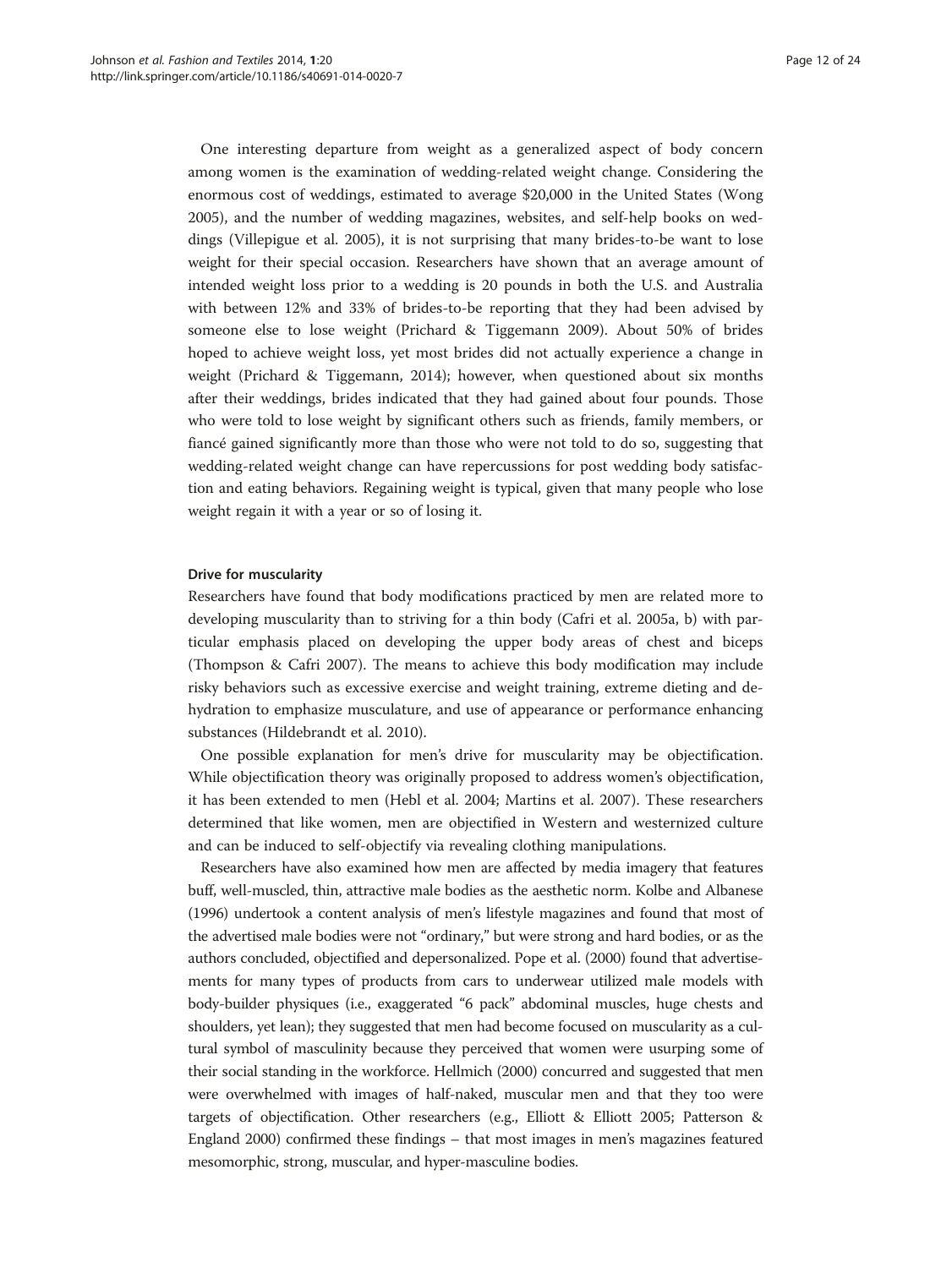How do men respond to such advertising images? Elliott and Elliott [\(2005\)](#page-21-0) conducted focus interviews with 40 male college students, ages 18-31, and showed them six different advertisements in lifestyles magazines. They found six distinct types of response, two negative, two neutral, and two positive. Negative responses were (1) homophobic (those who saw the ads as stereotypically homosexual, bordering on pornography), perhaps threatening their own perceived masculinity or (2) gender stereotyping (those who saw the ads as depicting body consciousness or vanity, traits that they considered to be feminine). Neutral responses were (3) legitimizing exploitation as a marketing tool (those who recognized that naked chests or exaggerated body parts were shown and sometimes with no heads, making them less than human, but recognizing that sex sells products), and (4) disassociating oneself from the muscular body ideals shown in the ads (recognizing that the images represented unattainable body types or shapes). Positive responses were (5) admiration of real or attainable "average" male bodies and (6) appreciating some naked advertising images as art, rather than as sexual objects. The researchers concluded that men do see their gender objectified in advertising, resulting in different responses or perceived threats to self.

There is evidence that experiencing these objectified images of the male body is also partially responsible for muscle dysmorphia, a condition in which men become obsessed with achieving muscularity (Leit et al. [2002\)](#page-22-0). Understanding contributors to the development of muscle dysmorphia is important as the condition can lead to risky appearance management behaviors such as extreme body-building, eating disorders, and use of anabolic steroids to gain bulk (Bradley et al. [2014](#page-20-0); Maida & Armstrong [2005](#page-22-0)). In an experiment, Maida and Armstrong exposed 82 undergraduate men to 30 slides of advertisements and then asked them to complete a body image perception test. Men's body satisfaction was affected by exposure to the images, such that they wanted to be notably more muscular than they were.

Contemporary researchers have found that drive for muscularity is heightened among men when there is a perceived threat to their masculinity such as performance on some task (Steinfeldt et al. [2011](#page-23-0)) or perceiving that they hold some less masculine traits (Blashill, 2011). Conversely, researchers have also suggested that body dissatisfaction and drive for muscularity can be reduced by developing a mindfulness approach to the body characterized by attention to present-moment experiences such as how one might feel during a certain activity like yoga or riding a bicycle (Lavender et al. [2012](#page-22-0)). While the investigation of mindfulness to mitigate negative body image and negative appearance behaviors is relatively new, it is a promising area of investigation.

#### Tattooing

Tattooing is not necessarily a risky behavior in and of itself, as most tattoo parlors take health precautions with the use of sterile instruments and clean environments. However, research has focused on other risk-taking behaviors that tattooed individuals may engage in, including drinking, smoking, shoplifting, and drug use (Deschesnes et al. [2006](#page-21-0)) as well as and early and risky sexual activity (Koch, Roberts, Armstrong, & Owen, 2007). Tattoos have also been studied as a bodily expression of uniqueness (Mun et al. [2012](#page-22-0); Tiggemann & Hopkins [2011\)](#page-23-0) but not necessarily reflecting a stronger investment in appearance (Tiggemann & Hopkins [2011](#page-23-0)).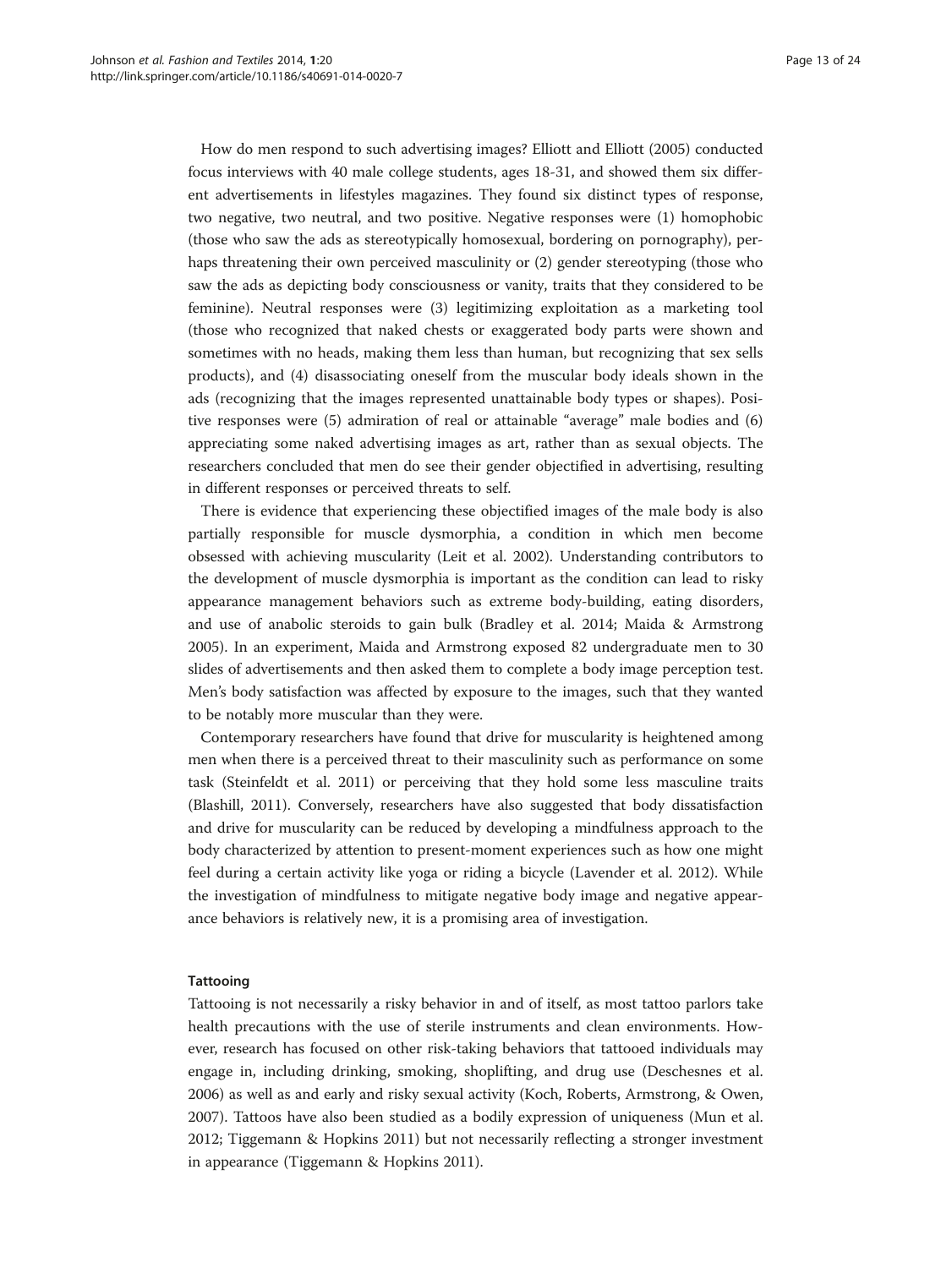#### Tanning

Tanning behaviors are strongly associated with skin cancer, just as smoking is associated with lung cancer. In fact, the International Agency for Research on Cancer of the World Health Organization has classified ultraviolet radiation from the sun and tanning devices that emit ultraviolet light as group 1 carcinogens, placing ultraviolet radiation in the same category as tobacco use (World Health Organization, [2012\)](#page-23-0). Yet, tanning behaviors are prevalent among many young adults and adolescents causing them to be at increased risk of skin cancer, particularly with indoor tanning devices (Boniol et al. [2012;](#page-20-0) Lostritto et al. [2012\)](#page-22-0). Studies of motives for tanning among these populations suggest that greater tanning behavior, for both genders, is correlated with high investment in appearance, media influences, and the influence of friends and significant others (Prior et al. [2014\)](#page-23-0). Frequent tanning behaviors in adolescent boys have been related to extreme weight control, substance use, and victimization (Blashill [2013\)](#page-20-0). Among young adults, Yoo and Kim [\(2014](#page-23-0)) identified three attitudes toward tanning that were related to tanning behaviors. The attitude that tanning was a pleasurable activity influenced indoor and outdoor tanning behaviors. The attitude that a tan enhances physical attractiveness influenced use of tanning beds and sunless tanning products. The attitude that tanning is a healthy behavior influenced outdoor tanning. They advised that tanning behaviors could be studied further particularly in relation to other risky behaviors.

#### Body talk and the self

A relatively recent line of investigation concerns the impact of talk about the body on perceptions of self. One would think that communication among friends would typically strengthen feelings of self-esteem and psychological well-being (Knickmeyer et al. [2002](#page-22-0)). Yet, certain types of communication, such as complaining about one's body or appearance, may negatively impact feelings about the self (Tucker et al. [2007\)](#page-23-0), particularly in the case of "fat talk" or disparaging comments about body size, weight, and fear of becoming fat (Ousley et al. [2008;](#page-22-0) Warren et al. [2012](#page-23-0)). Such fat talk has become normative behavior among women and, according to one study, occurs in over 90% of women (Salk & Engeln-Maddox [2011](#page-23-0)) and, according to another study, occurs in women of all ages and body sizes (Martz et al. [2009](#page-22-0)) because women feel pressure to be self-critical about their bodies. More women than men reported exposure to fat talk in their circle of friends and acquaintances and greater pressure to engage in it (Salk & Engeln-Maddox). Thus, fat talk extends body dissatisfaction into interpersonal relationships (Arroyo & Harwood [2012\)](#page-20-0).

Sladek et al. [\(2014\)](#page-23-0) reported a series of studies that elaborated on the investigation of body talk among men, concluding that men's body talk has two distinct aspects, one related to weight and the other to muscularity. After developing a scale that showed strong test-retest reliability among college men, they found that body talk about muscularity was associated with dissatisfaction with the upper body, strong drive for muscularity, symptoms of muscle dysmorphia, and investment in appearance. Body talk about weight was associated with upper body dissatisfaction, symptoms of muscle dysmorphia, and disordered eating attitudes and behaviors. They suggest future research in body talk conversations among men and boys of all ages, from different cultural backgrounds, and in different contexts.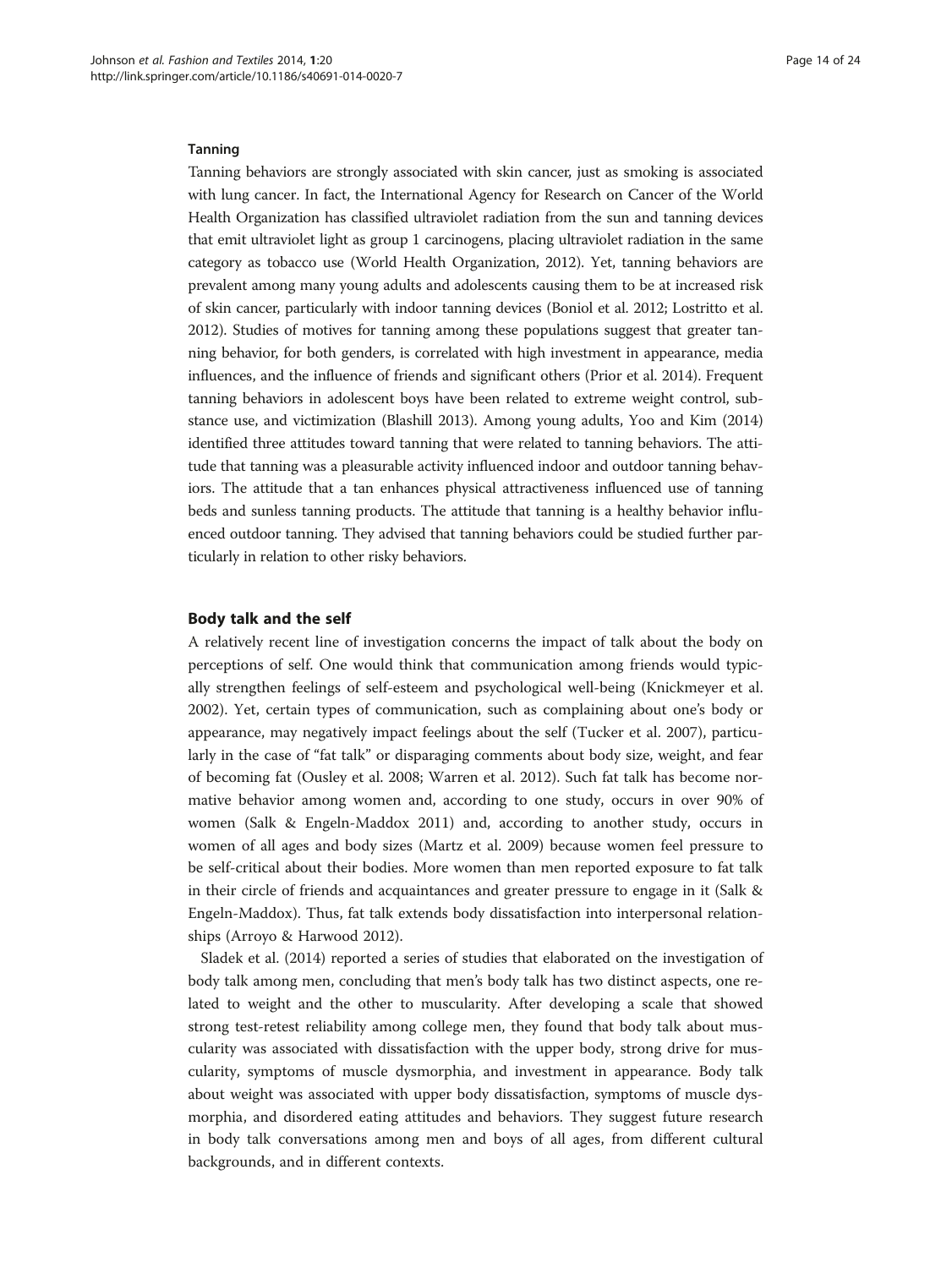Negative body talk among men appears to be less straightforward than that among women (Engeln et al. [2013](#page-21-0)). These researchers reported that men's body talk included both positive elements and negative elements, while that of women tended to focus on the negative, perhaps reflecting an accepting body culture among men in which they can praise one another as well as commiserate with other men on issues regarding muscularity and weight. Yet, both muscle talk and fat talk were found to decrease state appearance self-esteem and to increase state body dissatisfaction among men.

While the fat talk literature clearly establishes the normative occurrence of this type of communication, as well as establishes the negative impact on the self, the literature has not delved into theoretical explanations for its existence. Arroyo ([2014](#page-20-0)) has posited a relationship between fat talk and three body image theories (self-discrepancy, social comparison, and objectification), and suggested that degree of body dissatisfaction could serve as a mediating mechanism. Self-discrepancy theory suggests that the discrepancy between one's actual self and one's ideal self on any variable, such as weight or attractiveness, motivates people to try to achieve that ideal (Jacobi & Cash [1994](#page-21-0)). Social comparison theory (Festinger [1954](#page-21-0)) explains that we compare ourselves to others on some variable of comparison. When we compare ourselves to others who we believe to be better than ourselves (upward comparison) on this variable (say, for example, thinner or more attractive), we may feel worse about ourselves and engage in both non-risky and risky behaviors such as extreme weight control to try to meet those expectations (Ridolfi et al. [2011](#page-23-0); Rudd & Lennon [1994\)](#page-23-0). Objectification theory, as mentioned earlier in this paper, states that bodies are treated as objects to be evaluated and perceived by others (Szymanski et al. [2011](#page-23-0)); self-objectification occurs when individuals look upon themselves as objects to be evaluated by others.

Arroyo [\(2014\)](#page-20-0) surveyed 201 college women to see what effect weight discrepancy, upward comparison, and objectified body consciousness had on fat talk; a mediating variable of body dissatisfaction was investigated. She found that how satisfied or dissatisfied the women did indeed impact how they felt about each variable. Each of the three predictor variables was positively associated with body dissatisfaction and higher body dissatisfaction predicted fat talk. She concluded that fat talk is more insidious than other social behaviors; it is a type of communication that perpetuates negative perceptions among women as well as the attitude that women should be dissatisfied with their bodies. Future research suggestions included examining the impact of downward social comparisons (in which the individual assumes they fare better than peers on the variables of comparison, such as weight), and examining all three phenomena of selfdiscrepancy, social comparison, and objectification together to determine their cumulative impact on self-disparaging talk.

Negative body talk or fat talk is related to perceptions about the self and to appearance-management behaviors in presenting the self to others. In a sample of 203 young adult women, negative body talk was related to body dissatisfaction and poor self-esteem, and was associated with stronger investment in appearance, distorted thoughts about the body, disordered eating behavior, and depression (Rudiger & Winstead [2013\)](#page-23-0). Positive body talk was related to fewer cognitive distortions of the body, high body satisfaction, high self-esteem, and friendship quality. Another form of body talk, co-rumination or the mutual sharing between friends of negative thoughts and feelings, is thought to intensify the impact of body talk. In this same study,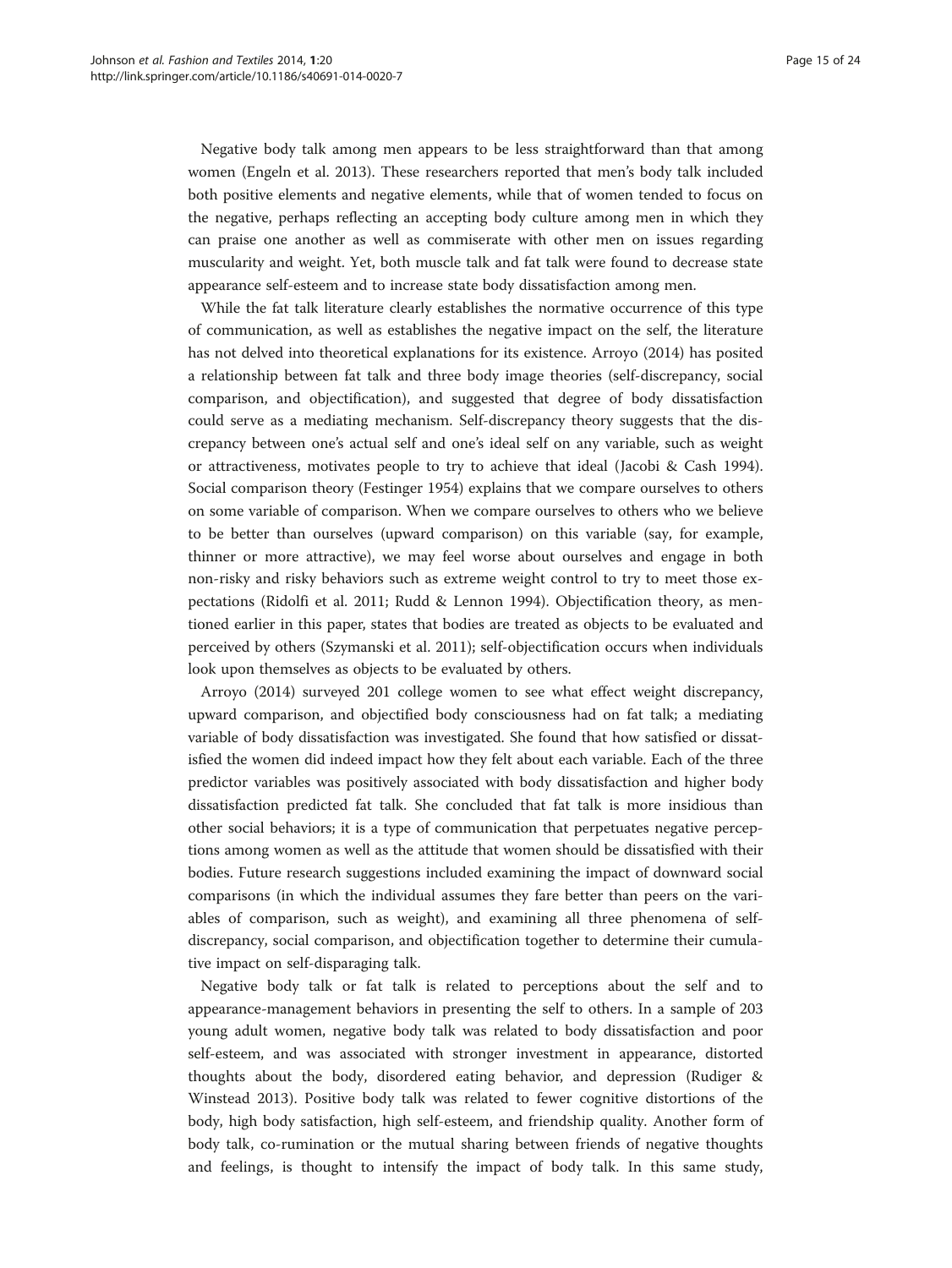co-rumination was related to frequent cognitive distortions of the body as well as disordered eating behaviors, but to high perceived friendship quality. Thus, negative body talk achieved no positive outcomes, yet co-rumination achieved negative outcomes for the self, but positive outcomes for quality of friendship. Thus, future research could tease apart the specific components of the social phenomenon of co-rumination in relation to self-perceptions and appearance management behaviors.

# Dress and self as distinct from others

Shifting attention from relationships between the body and self, we move to a discussion of relationships between dress and that aspect of the self that is concerned with answering questions about who we are as distinct and unique individuals (e.g., what type of person am I?). Earlier we shared research about how wearing certain article of dress might impact one's own physical behaviors. We shift now to sharing research addressing the role dress might play in thinking about oneself as a unique and distinct individual (i.e., self-perceptions). Researchers addressing this topic have utilized Bem's ([1972](#page-20-0)) self-perception theory. Bem proposed that similar to the processes we use in forming inferences about others, we can form inferences about ourselves. Bem argues that people's understanding of their own traits was, in some circumstances, an assessment of their own behaviors. This process was proposed to be particularly relevant to individuals who were responsive to self-produced cues (i.e., cues that arise from an individual's own behavior or characteristics).

In the 1980s, Kellerman and Laird ([1982](#page-22-0)) utilized self-perception theory to see whether wearing a specific item of dress (e.g., eye glasses) would influence peoples' ratings of their own skills and abilities. They conducted an experiment with undergraduate students having them rate themselves on an array of traits when wearing and when not wearing glasses and to complete a hidden figures test. Although there were no significant differences in their performance on the test, the participants' ratings of their competence and intelligence was higher when wearing glasses than when not. In related research, Solomon and Schopler [\(1982\)](#page-23-0) found that both men and women indicated that the appropriateness of their clothing affected their mood.

Studying dress specifically within a workplace context, in the 1990s Kwon ([1994\)](#page-22-0) did not have her participants actually wear different clothing styles but asked them to project how they might think about themselves if they were to wear appropriate versus inappropriate clothing to work. Participants indicated they would feel more competent and responsible if they wore appropriate rather than inappropriate clothing. Similarly, Rafaeli et al.  $(1997)^{a}$  $(1997)^{a}$  found that employees indicated a link between self-perception and clothing associating psychological discomfort with wearing inappropriate dress for work and increased social self-confidence with appropriate attire. Nearly ten years later, Adomaitis and Johnson [\(2005](#page-20-0)) in a study of flight attendants found that the attendants linked wearing casual uniforms for work (e.g., t-shirt, shorts) with negative self-perceptions (e.g., nonauthoritative, embarrassment, unconfident, unprofessional). Likewise, Peluchette and Karl ([2007\)](#page-22-0) investigating the impact of formal versus casual attire in the workplace found that their participants viewed themselves as most authoritative, trustworthy, productive and competent when wearing formal business attire but as friendliest when wearing casual or business casual attire. Continuing this line of research with individuals employed in the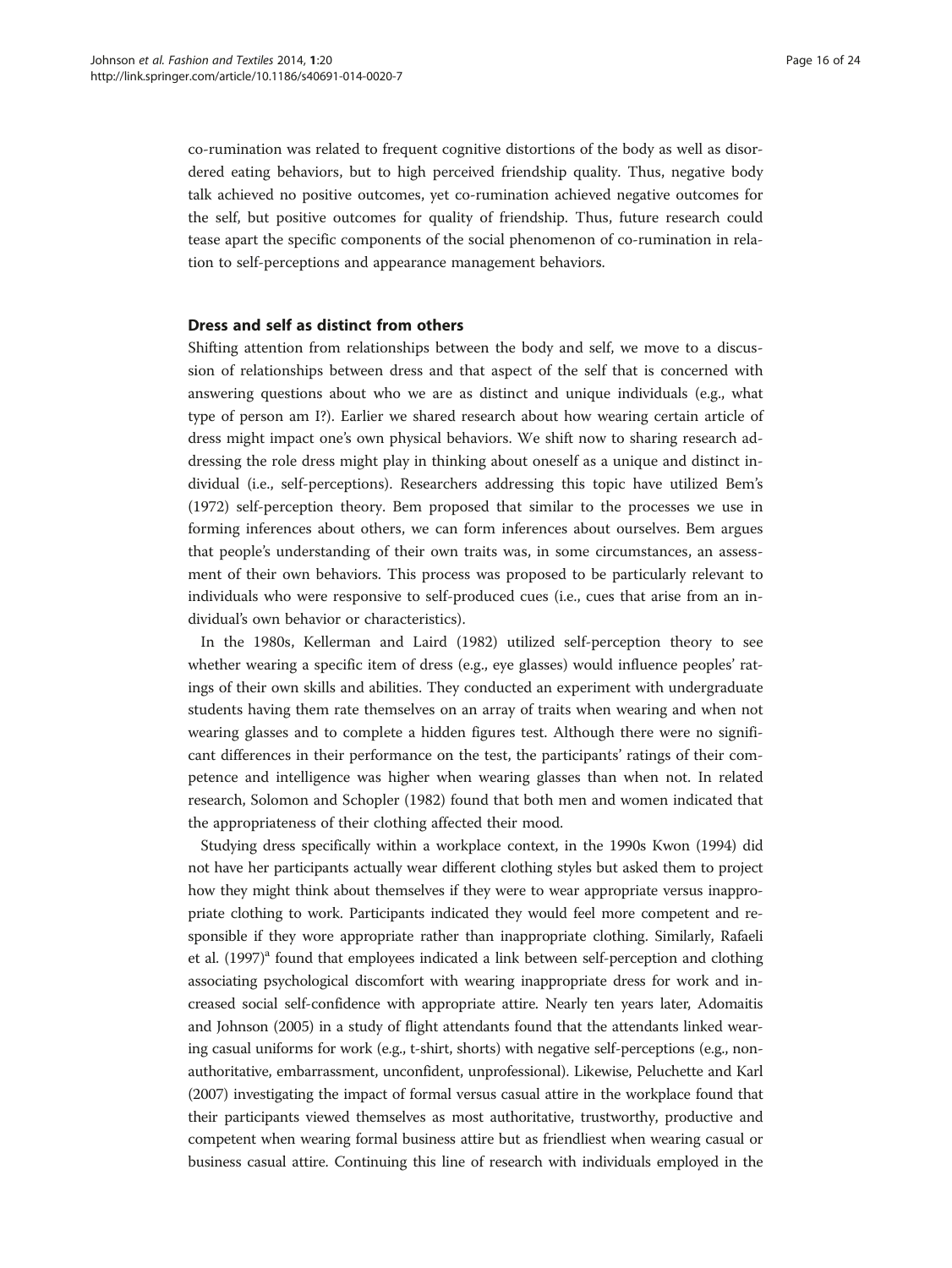public sector, Karl et al. ([2013\)](#page-22-0) reported participants indicated they felt more competent and authoritative when in formal business or business casual attire and least creative and friendly when wearing casual dress.

As workplace dress has become casual, it would be useful for researchers to uncover any distinctions in casualness that make individuals feel more or less competent, respected, or authoritative. Another aspect of clothing that could be investigated is fit as it might impact self-perceptions or use of makeup.

Guy and Banim [\(2000\)](#page-21-0) were interested in how clothing was used as means of selfpresentation in everyday life. They implemented three strategies to meet their research objective of investigating women's relationships to their clothing: a personal account, a clothing diary, and a wardrobe interview. The personal account was a written or tape recorded response to the question "what clothing means to me." The clothing diary was a daily log kept for two weeks. The wardrobe interview was centered on participants' current collection of clothing. Participants were undergraduates and professional women representing several age cohorts. The researchers identified three distinct perspectives of self relative to the women's clothing. The first was labeled "the woman I want to be". This category of responses revealed that the women used clothing to formulate positive self-projections. Favorite items of clothing in particular were identified as useful in bridging the gap between "self as you would like it to be" and the image actually achieved with the clothing. The second category of responses was labeled "the woman I fear I could be". This category of responses reflected experiences where clothing had failed to achieve a desired look or resulted in a negative self-presentation. Concern here was choosing to wear clothing with unintentional effects such as highlighting parts of the body that were unflattering or concern about losing the ability to know how to dress to convey a positive image. The last category, "the woman I am most of the time" contained comments indicating the women had a "relationship with clothes was ongoing and dynamic and that a major source of enjoyment for them was to use clothes to realize different aspects of themselves" (p. 321).

Interested in how the self shaped clothing consumption and use, Ogle et al. ([2013](#page-22-0)) utilized Guy and Banim's ([2000](#page-21-0)) views of self to explore how consumption of maternity dress might shape the self during a liminal life stage (i.e., pregnancy). Interviews with women expecting their first child revealed concerns that available maternity dress limited their ability to express their true selves. Some expressed concern that the maternity clothing that was available to them in the marketplace symbolized someone that they did not want to associate with (i.e., the woman I fear I could be). Several women noted they borrowed or purchased used clothing from a variety of sources for this time in their life. This decision resulted in dissatisfaction because the items were not reflective of their selves and if worn resulted in their projecting a self that they also did not want to be. In addition, the women shared that they used dress to confirm their selves as pregnant and as NOT overweight. While some of the participants did experience a disrupted sense of self during pregnancy, others shared that they were able to locate items of dress that symbolized a self-consistent with "the woman I am most of the time".

Continuing in this line of research, researchers may want to explore these three aspects of self with others who struggle with self-presentation via dress as a result of a lack of fashionable and trendy clothing in the marketplace. Plus-sized women frequently report that they are ignored by the fashion industry and existing offerings fail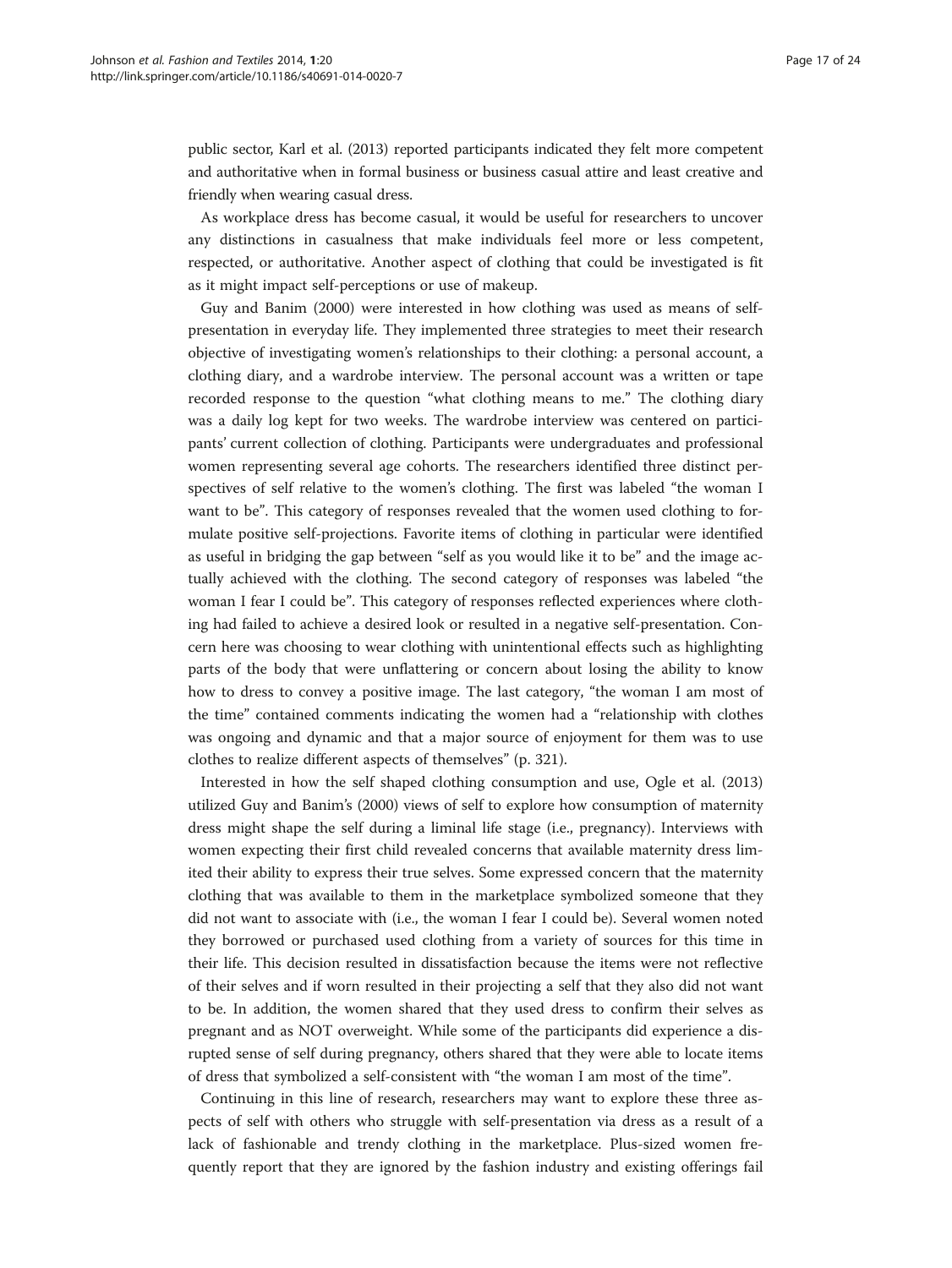to meet their need to be fashionable. A recent article in the Huffington Post ("Plus-sized clothing", [2013](#page-22-0)) noted that retailers do not typically carry plus sizes perhaps due to the misconception that plus-sized women are not trendy shoppers or the idea that these sizes will not sell well. Thus, it may well be that the relationship between dress and self for plus-sized women is frustrating as they are prevented from being able to make clothing choices indicative of their selves "as they would like them to be".

#### Priming and self-perception

While several researchers have confirmed that clothing worn impacts thoughts about the self, Hannover and Kühnen [\(2002\)](#page-21-0) were interested in uncovering processes that would explain why clothing could have this effect. They began with examining what role priming might have in explaining how clothing impacts self-perceptions. Using findings from social cognition, they argued that clothing styles might prime specific mental categories about one's self such that those categories that are most easily accessed in a given situation would be more likely to be applied to oneself than categories of information that are difficult to access. Thus, if clothing can be used to prime specific self-knowledge it should impact self-descriptions such that, a person wearing "casual" clothing (e.g., jeans, sweatshirt) should be more apt to describe him or herself using casual terms (e.g., laid-back, uses slang). The researchers had each participant stand in front of a mirror and indicate whether or not specific traits were descriptive of him or herself when wearing either casual or formal clothing (e.g., business attire). The researchers found that when a participant wore casual clothing he or she rated the casual traits as more valid self-descriptions than the formal traits. The reverse was also true. They concluded that the clothing worn primed specific categories of selfknowledge. However, the researchers did not ask participants to what extent they intentionally considered their own clothing when determining whether or not a trait should be applied to them. Yet, as previously noted, Adam and Galinsky [\(2012\)](#page-20-0) demonstrated that clothing impacted a specific behavior (attention) only in circumstances where the clothing was worn and the clothing's meaning was clear. Thus, researchers could test if clothing serves as an unrecognized priming source and if its impact on impression formation is less intentional than typically assumed.

#### Dress and self in interaction with others

Another area of research within dress and the self involves experience with others and the establishment of meaning. Questions that these researchers are interested in answering include what is the meaning of an item of dress or a way of appearing? Early researchers working in this area have utilized symbolic interactionism as a framework for their research (Blumer [1969](#page-20-0); Mead [1934](#page-22-0); Stone [1962](#page-23-0)). The foundational question of symbolic interaction is: "What common set of symbols and understandings has emerged to give meaning to people's interactions?" (Patton [2002,](#page-22-0) p. 112).

There are three basic premises central to symbolic interactionism (Blumer [1969](#page-20-0)). The first premise is that our behavior toward things (e.g., physical objects, other people) is shaped by the meaning that those things have for us. Applied to dress and appearance, this premise means that our behavior relative to another person is influenced by that person's dress (Kaiser [1997\)](#page-22-0) and the meaning that we assign to that dress. The second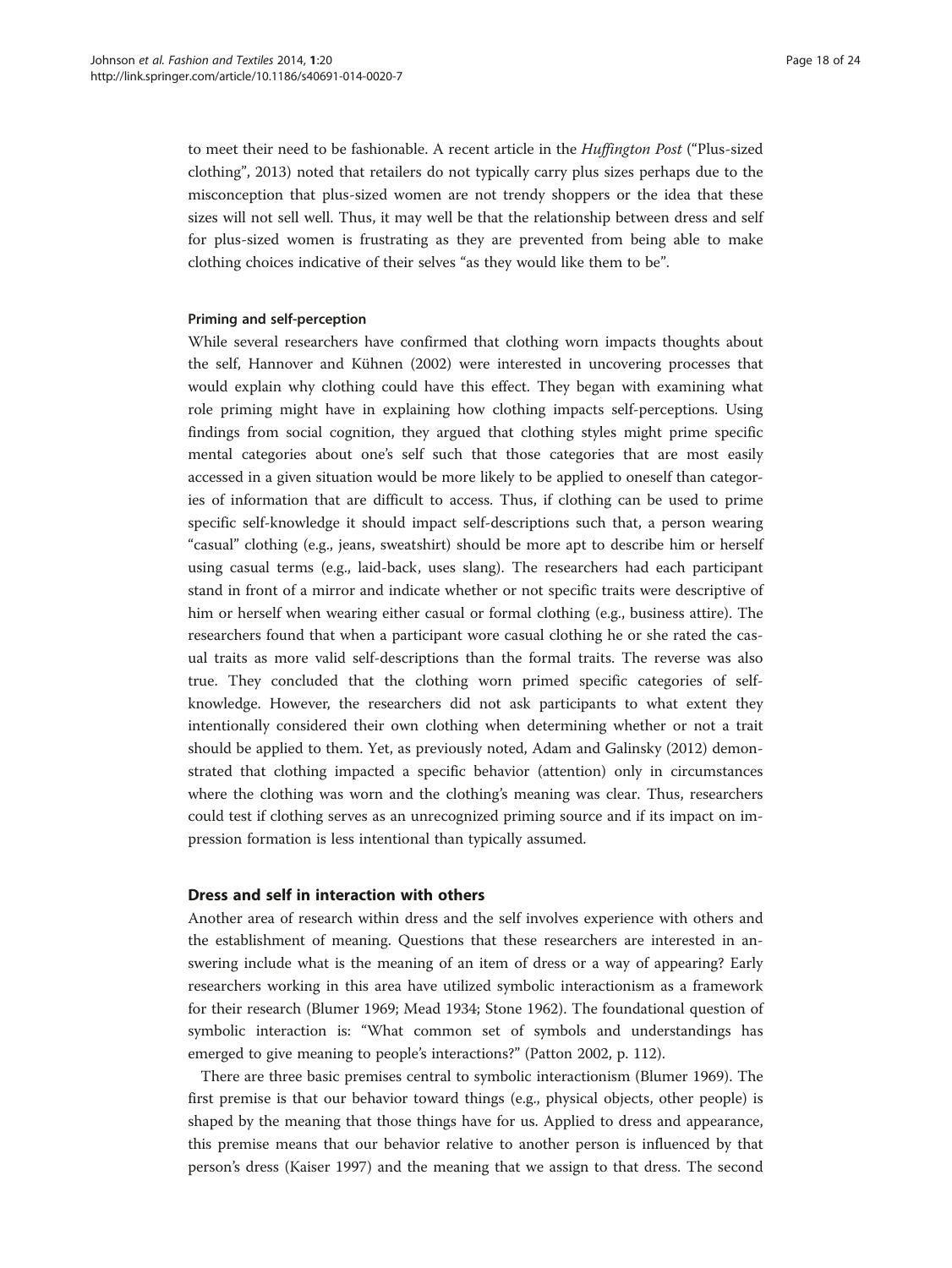premise of symbolic interaction is that the meaning of things is derived from social interaction with others (Blumer). This premise indicates that meanings are not inherent in objects, must be shared between individuals, and that meanings are learned. The third premise is that meanings are modified by a continuous interpretative process in which the actor interacts with himself (Blumer). As applied to clothing, this premise suggests that the wearer of an outfit or item of clothing is active in determining the meaning of an item along with the viewer of that item.

Symbolic interactionism posits that the self is a social construction established, maintained, and altered through interpersonal communication with others. While initial work focused on investigating verbal communication as key to the construction of the self, Stone extended communication to include appearance and maintained that "appearance is at least as important in establishment and maintenance of the self" as verbal communication (1962, p. 87).

Stone [\(1962\)](#page-23-0) discussed a process of establishing the self in interaction with others. This process included selecting items of dress to communicate a desired aspect of self (i.e., identity) as well as to convey that desired aspect to others. One stage in this process is an individual's review of his/her own appearance. This evaluation and response to one's own appearance is called program. One might experience a program by looking in the mirror to assess whether the intended identity expressed through dress is the one that is actually achieved. After this evaluation of one's appearance, the next stage involves others reacting to an individual's appearance. This is called a review. Stone contends that when "programs and reviews coincide, the self of the one who appears is validated or established" (p. 92). However, when programs and reviews do not coincide, the announced identity is challenged and "conduct may be expected to move in the direction of some redefinition of the challenged self" (p. 92).

Researchers using this approach in their investigations of dress have used Stone's ([1962](#page-23-0)) ideas and applied the concept of review to the experiences of sorority women. Hunt and Miller ([1997](#page-21-0)) interviewed sorority members about their experiences with using dress to communicate their membership and how members, via their reviews, shaped their sorority appearances. Members reported using several techniques in the review of the appearance of other members as well as in response to their own appearance (i.e., programs). Thus, the researcher's results supported Stone's ideas concerning establishment of an identity (as an aspect of self) as a process of program and review.

In an investigation of the meaning of dress, in this instance the meaning of a specific body modification—a tattoo, Mun et al. ([2012](#page-22-0)) interviewed women of various ages who had tattoos to assess meanings, changes in self-perceptions as a result of the tattoo, and any changes in the women's behavior as an outcome of being tattooed. To guide their inquiry, the researchers used Goffman's [\(1959\)](#page-21-0) discussion of the concept of selfpresentation from his seminal work The Presentation of Self in Everyday Life. According to Goffman, on a regular basis people make inferences about the motivations that underlie other people's behaviors. To make these inferences they use everyday details. Because most people make these inferences, Goffman believed that individuals could purposely control the content of those inferences by controlling their behavior. Included in this behavior was an individual's dress. These researchers found support for Goffman's reasoning. Participants shared that their tattoo(s) had meaning and were expressive of their selves, their personal values and interests, important life events (e.g., marriage), and religious/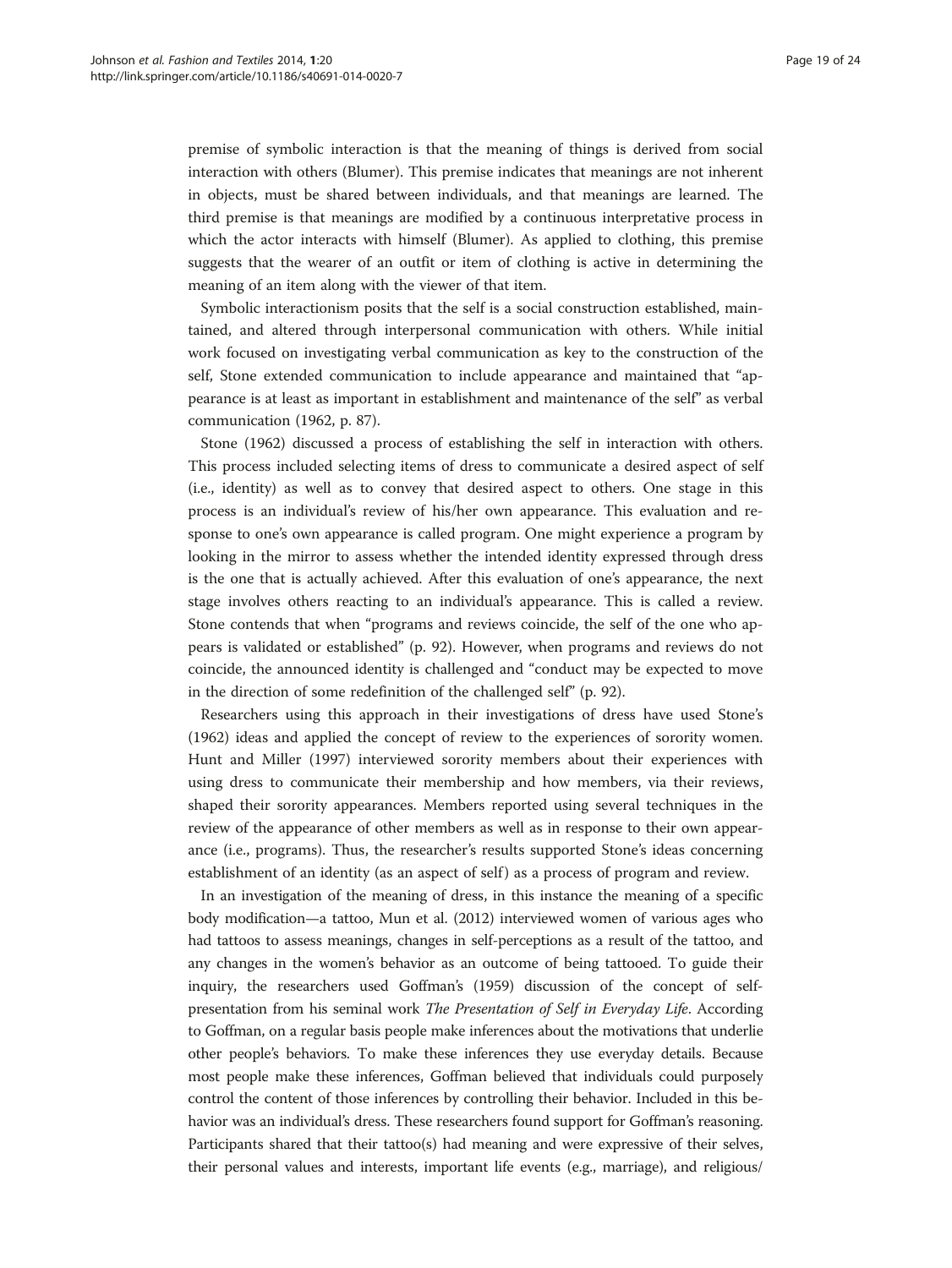sacred beliefs. The meaning of a tattoo was also dynamic for several participants rather than static. Participants' self-perceptions were impacted as a result of being tattooed with several participants sharing increases to their confidence and to their perceived empowerment. Individuals who shared a change in behavior primarily noted that they controlled the visibility of their tattoos to others as a method to control how others might respond to them having a tattoo especially within the workplace.

Since an array of body modifications (e.g., piercings, gauging, scarification) are being adopted cross-culturally, investigations of people's experiences with any of these modifications is fertile area for future researchers interested in the meaning(s) of dress and how dress impacts the self through interaction with others. Researchers may want to investigate men's experiences with piercing/gauging as well as women's experiences with body building and other developing forms of body modification. Extreme forms of body piercings (e.g., piercings that simulate corset lacings) and underlying motivations for these body modifications would add to our understanding of relationships between dress and self. The meanings of facial hair to men or body hair removal (partial, total) for both men and women are additional aspects of dress that could be investigated.

#### Dress and self as influence on consumption

In the aforementioned research by Ogle et al. ([2013](#page-22-0)), the researchers found that a primary reason their participants were disappointed by the maternity clothing offered through the marketplace was due to a lack of fit between their selves and the clothing styles made available. Thus, it is clear that ideas about the self impact clothing selection and purchase. Sirgy [\(1982\)](#page-23-0) proposed self-image product-image congruity theory to describe the process of how people applied ideas concerning the self to their purchasing. The basic assumption of the theory is that through marketing and branding, products gain associated images. The premise of the theory is that products people are motivated to purchase are products with images that are congruent with or symbolic of how they see themselves (i.e., actual self-image) or with how they would like to be (i.e., ideal selfimage). They also will avoid those products that symbolize images that are inconsistent with either of these self-images.

Rhee and Johnson ([2012](#page-23-0)) found support for the self-image product-image congruity relationship with male and female adolescents. These researchers investigated the adolescents' purchase and use of clothing brands. Participants indicated their favorite apparel brand was most similar to their actual self (i.e., this brand reflects who I am), followed by their social self (i.e., this brand reflects who I want others to think I am), and their desired self (i.e., this brand reflects who I want to be).

Earlier, Banister and Hogg [\(2004\)](#page-20-0) conducted research investigating the idea that consumers will actively reject or avoid products with negative symbolic meanings. The researchers conducted group interviews with adult consumers. Their participants acknowledged that clothing items could symbolize more than one meaning depending on who was interpreting the meaning. They also acknowledged that the consumers they interviewed appeared to be more concerned with avoiding consumption of products with negative symbolic images than with consuming products with the goal of achieving a positive image. One participant noted that while attempts to achieve a positive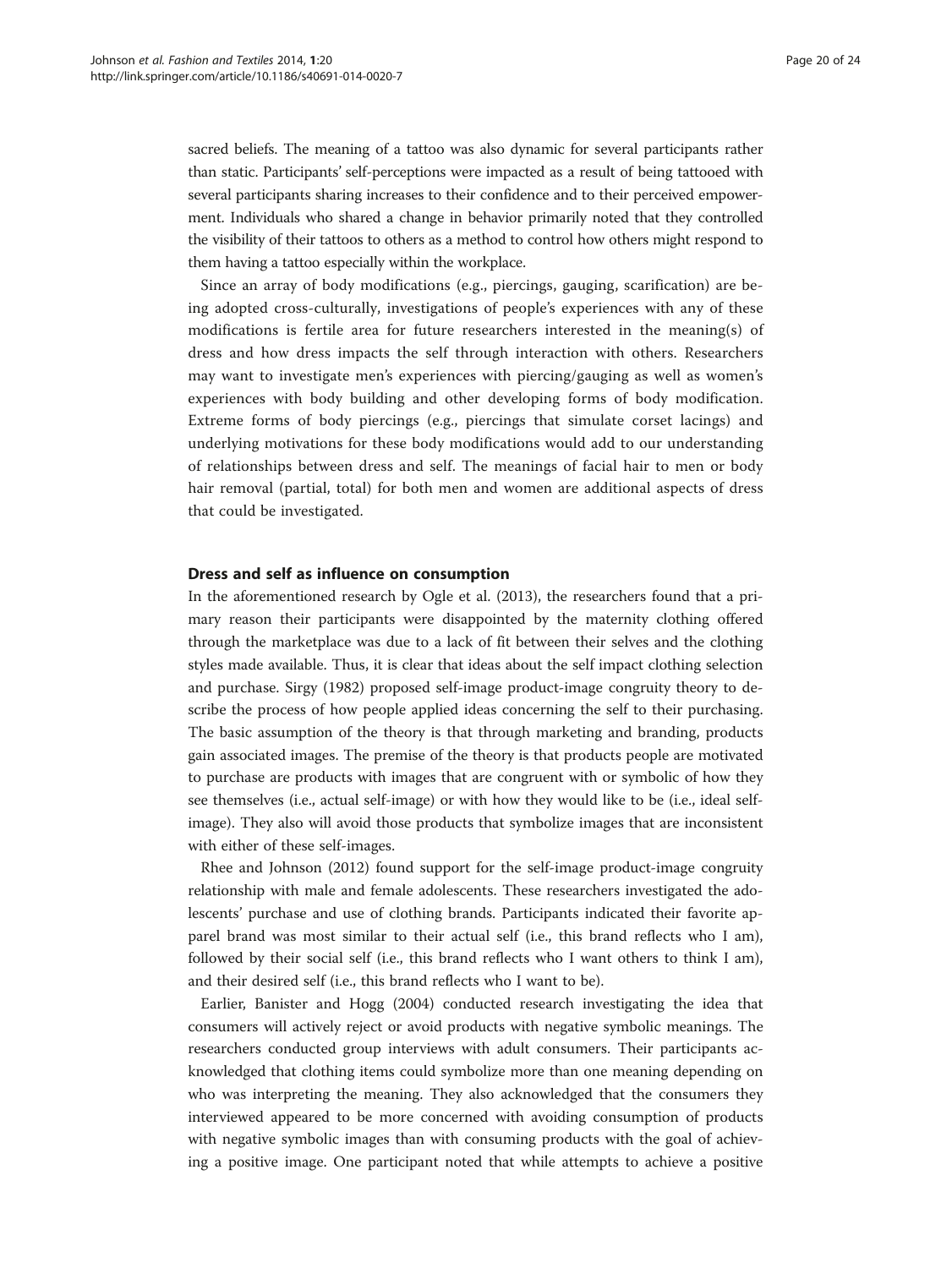<span id="page-20-0"></span>image via clothing consumption may be sub-conscious, the desire to avoid a negative image when shopping was conscious.

#### Closing remarks

It is clear from our review that interest in the topic of the social psychology of dress is on-going and provides a fruitful area of research that addresses both basic and applied research questions. Although we provided an overview of several key research areas within the topic of the social psychology of dress we were unable to include all of the interesting topics being investigated. There are other important areas of research including relationships between dress and specific social and cultural identities, answering questions about how dress functions within social groups, how we learn to attach meanings to dress, and changing attitudes concerning dress among others. Regardless, we hope that this review inspires both colleagues and students to continue to investigate and document the important influence dress exerts in everyday life.

#### Endnote

<sup>a</sup>These researchers used role theory to frame their investigation.

#### Competing interests

The authors declare that they have no competing interests.

#### Authors' contributions

KJ, SL, and NR drafted the manuscript. All authors read and approved the final draft of the manuscript.

#### Author details

<sup>1</sup>University of Minnesota, 240 McNeal Hall, 1985 Buford Ave, St Paul, MN, USA. <sup>2</sup>Indiana University, 1021 East 3rd Street, Bloomington, IN 47405, USA. <sup>3</sup>The Ohio State University, 2330 Hartsdale Dr, Powell, OH 43065-9213, USA.

#### Received: 1 October 2014 Accepted: 28 October 2014 Published online: 22 November 2014

#### References

- Abbey, A, Cozzarelli, C, McLaughlin, K, & Harnish, RJ. (1987). The effects of clothing and dyad sex composition on perceptions of sexual intent: do women and men evaluate these cues differently? Journal of Applied Social Psychology, 17 (2), 108–126.
- Abramov, I. (1985). An analysis of personal color analysis. In M Solomon (Ed.), The psychology of fashion: From conception to consumption (pp. 211–223). Lexington, MA: Lexington Books.
- Adam, H, & Galinsky, AD. (2012). Enclothed cognition. Journal of Experimental Social Psychology, 48(4), 918-925. Adomaitis, A, & Johnson, KKP. (2005). Casual versus formal uniforms: flight attendants' self-perceptions and perceived appraisals by others. Clothing and Textiles Research Journal, 23(2), 88–101.
- Arroyo, A. (2014). Connecting theory to fat talk: body dissatisfaction mediates the relationships between weight discrepancy, upward comparison, body surveillance, and fat talk. Body Image, 11(3), 303–306.
- Arroyo, A, & Harwood, J. (2012). Exploring the causes and consequences of engaging in fat talk. Journal of Applied Communication Research, 40(2), 167–187.
- Banister, E, & Hogg, M. (2004). Negative symbolic consumption and consumers' drive for self‐esteem: the case of the fashion industry. European Journal of Marketing, 38(7), 850–868.
- Behling, D, & Williams, EA. (1991). Influence of dress on perception of intelligence and expectations of scholastic achievement. Clothing and Textiles Research Journal, 9(4), 1–7.
- Behling, D. (1994). School uniforms and person perception. Perceptual and Motor Skills, 79(2), 723–729.
- Behling, D. (1995). Influence of dress on perception of intelligence and scholastic achievement in urban schools with minority populations. Clothing and Textiles Research Journal, 13(1), 11–16.
- Bem, D. (1972). Self-perception theory. In L Berkowitz (Ed.), Advances in experimental social psychology (Vol. 6, pp. 1–62). New York, NY: Academic.

Blashill, A. (2013). Psychosocial correlates of frequent indoor tanning among adolescent boys. Body Image, 10(2), 259–262. Blond, A. (2008). Impact of exposure to images of ideal bodies on male body dissatisfaction. Body Image, 5(3), 244–250. Blumer, H. (1969). Symbolic interactionism: Perspective and method. Englewood Cliffs, NJ: Prentice-Hall, Inc.

- Boniol, M, Autier, P, Boyle, P, & Gandini, S. (2012). Cutaneous melanoma attributable to sunbed use: systematic review and meta-analysis. British Medical Journal, 345, 1–12.
- Bradley, L, Rudd, NA, Reilly, A, & Freson, T. (2014). A review of men's body image literature: what we know, and need to know. International Journal of Costume and Fashion, 14(1), 29–45.
- Buote, V, Wilson, A, Strahan, E, Gazzola, S, & Papps, F. (2011). Setting the bar: divergent sociocultural norms for women's and men's ideal appearance in real-world contexts. Body Image, 8(4), 322–334.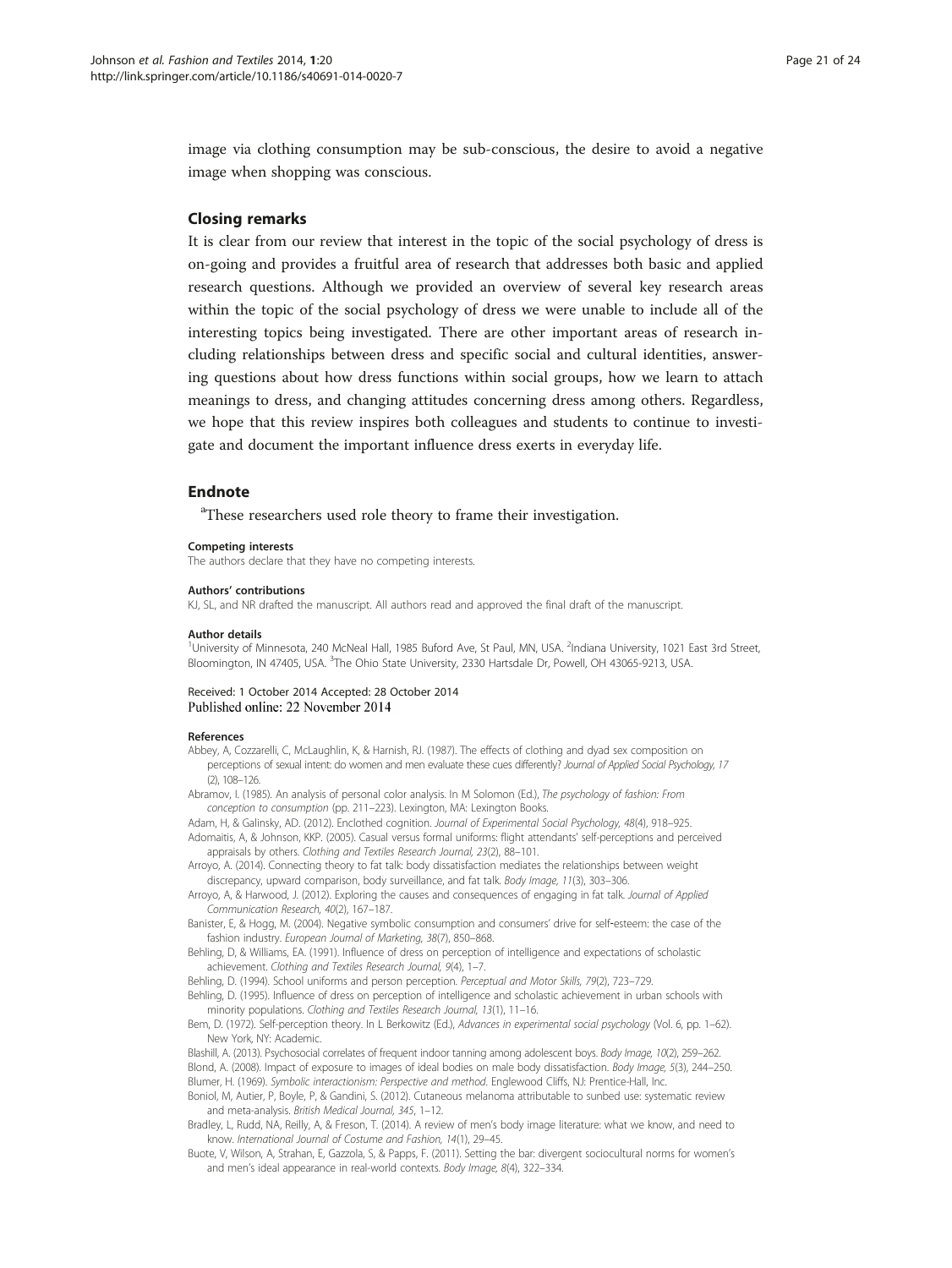<span id="page-21-0"></span>Burns, LD, & Lennon, SJ. (1993). The effect of clothing on the use of person information categories in first impressions. Clothing and Textiles Research Journal, 12(1), 9–15.

Butryn, ML, Phelan, S, Hill, JO, & Wing, RR. (2007). Consistent self-monitoring of weight: a key component of successful weight loss maintenance. Obesity, 15(12), 3091–3096.

Cafri, G, Thompson, JK, Ricciardelli, L, McCabe, M, Smolak, L, & Yesalis, C. (2005a). Pursuit of the muscular ideal: physical and psychological consequences and putative risk factors. Clinical Psychology Review, 25(2), 215-139.

Cafri, G, Yamamiya, Y, Brannick, M, & Thompson, JK. (2005b). The influence of sociocultural factors on body image: a meta-analytic review. Clinical psychology: Science and practice, 12(4), 421–433.

Cahoon, DD, & Edmonds, EM. (1987). Estimates of opposite-sex first impressions related to females' clothing style. Perceptual and Motor Skills, 65(2), 406–406.

Damhorst, ML. (1984-85). Meanings of clothing cues in social context. Clothing and Textiles Research Journal, 3(2), 39–48. Damhorst, ML. (1990). In search of a common thread: classification of information communicated through dress.

Clothing and Textiles Research Journal, 8(2), 1–12. Davis, LL. (1984). Clothing and human behavior: a review. Home Economics Research Journal, 12, 325–339.

Deschesnes, M, Fines, P, & Demers, S. (2006). Are tattooing and body piercing indicators of risk-taking behaviors among high school students? Journal of Adolescence, 29(3), 379–393.

Edmonds, EM, & Cahoon, DD. (1986). Attitudes concerning crimes related to clothing worn by female victims. Bulletin of the Psychonomic Society, 24(6), 444–446.

Elliot, AJ, & Maier, MA. (2007). Color and psychological functioning. Current Directions in Psychological Science, 16(5), 250–254. Elliott, R, & Elliott, C. (2005). Idealized images of the male body in advertising: a reader-response exploration. Journal of Marketing Communications, 11(2), 3–19.

Engeln, R, Sladek, M, & Waldron, H. (2013). Body talk among college men: content, correlates, and effects. Body Image, 10(3), 300–308.

Feltman, R, & Elliot, AJ. (2011). The influence of red on perceptions of relative dominance and threat in a competitive context. Journal of Sport & Exercise Psychology, 33(2), 308–314.

Festinger, L. (1954). A theory of social comparison processes. Human Relations, 7(2), 117–140.

Francis, SK, & Evans, PK. (1987). Effects of hue, value, and style of garment and personal coloring of model on person perception. Perceptual and Motor Skills, 64, 383–390.

Frank, MG, & Gilovich, T. (1988). The dark side of self and social perception: black uniforms and aggression in professional sports. Journal of Personality and Social Psychology, 54(1), 74–85.

Fredrickson, BL, & Roberts, TA. (1997). Objectification theory. Psychology of Women Quarterly, 21(2), 173–206.

Fredrickson, BL, Roberts, TA, Noll, SM, Quinn, DM, & Twenge, JM. (1998). That swimsuit becomes you: sex differences in self-objectification, restrained eating, and math performance. Journal of Personality and Social Psychology, 75(1), 269.

Gino, F, Norton, MI, & Ariely, D. (2010). The counterfeit self: the deceptive costs of faking it. Psychological Science,

21(5), 712–720.

Goffman, E. (1959). The presentation of self in everyday life. New York, NY: Doubleday.

Goodin, SM, Van Denburg, A, Murnen, SK, & Smolak, L. (2011). "Putting on" sexiness: a content analysis of the presence of sexualizing characteristics in girls' clothing. Sex Roles, 65(1–2), 1–12.

Grabe, S, Ward, LM, & Hyde, JS. (2008). The role of the media in body image concerns among women: a meta-analysis of experimental and correlational studies. Psychological Bulletin, 134(3), 460–476.

Graff, KA, Murnen, SK, & Krause, AK. (2013). Low-cut shirts and high-heeled shoes: increased sexualization across time in magazine depictions of girls. Sex Roles, 69(11–12), 571–582.

Graff, K, Murnen, SK, & Smolak, L. (2012). Too sexualized to be taken seriously? Perceptions of a girl in childlike vs. sexualizing clothing. Sex Roles, 66(11–12), 764–775.

Guéguen, N. (2012). Color and women attractiveness: when red clothed women are perceived to have more intense sexual intent. The Journal of Social Psychology, 152(3), 261–265.

Guéguen, N, & Jacob, C. (2013). Color and cyber-attractiveness: red enhances men's attraction to women's internet personal ads. Color Research & Application, 38(4), 309–312.

Gurung, RA, & Chrouser, CJ. (2007). Predicting objectification: do provocative clothing and observer characteristics matter? Sex Roles, 57(1–2), 91–99.

Guy, A, & Banim, M. (2000). Personal collections: women's clothing use and identity. Journal of Gender Studies, 9(3), 313–327. Haase, AM, Mountford, V, & Waller, G. (2011). Associations between body checking and disordered eating behaviors in nonclinical women. International Journal of Eating Disorders, 44(5), 465–468.

Hagemann, N, Strauss, B, & Leißing, J. (2008). When the referee sees red…. Psychological Science, 19(8), 769–771.

Hannover, B, & Kühnen, U. (2002). "The clothing makes the self" via knowledge activation. Journal of Applied Social Psychology, 32(12), 2513–2525.

Harrison, K, & Fredrickson, BL. (2003). Women's sports media, self-objectification, and mental health in black and white adolescent females. Journal of Communication, 53(2), 216–232.

Hebl, MR, King, EB, & Lin, J. (2004). The swimsuit becomes us all: ethnicity, gender, and vulnerability to self-objectification. Personality and Social Psychology Bulletin, 30(10), 1322–1331.

Hellmich, N. (2000). Body fixation may be missing on health. USA Today, 6d. 19 September.

Hildebrandt, T, Alfano, L, & Langenbucher, JW. (2010). Body image disturbance in 1000 male appearance and performance enhancing drug users. Journal of Psychiatric Research, 44(13), 841–846.

Hilliker, JAS, & Rogers, JC. (1988). Color analysis in the marketplace. Clothing and Textiles Research Journal, 6(3), 26–31. Holland, E, & Haslam, N. (2013). Worth the weight: the objectification of overweight versus thin targets. Psychology of Women Quarterly, 37(4), 462–468.

Hunt, S, & Miller, K. (1997). The discourse of dress and appearance: identity talk and a rhetoric of review. Symbolic Interaction, 20(1), 69–82.

Hutton, SS. (1984). State of the art: clothing as a form of human behavior. Home Economics Research Journal, 12(3), 340–353. Jacobi, L, & Cash, TF. (1994). In pursuit of the perfect appearance: discrepancies among self- ideal percepts of multiple

physical attributes. Journal of Applied Social Psychology, 24(5), 379–396.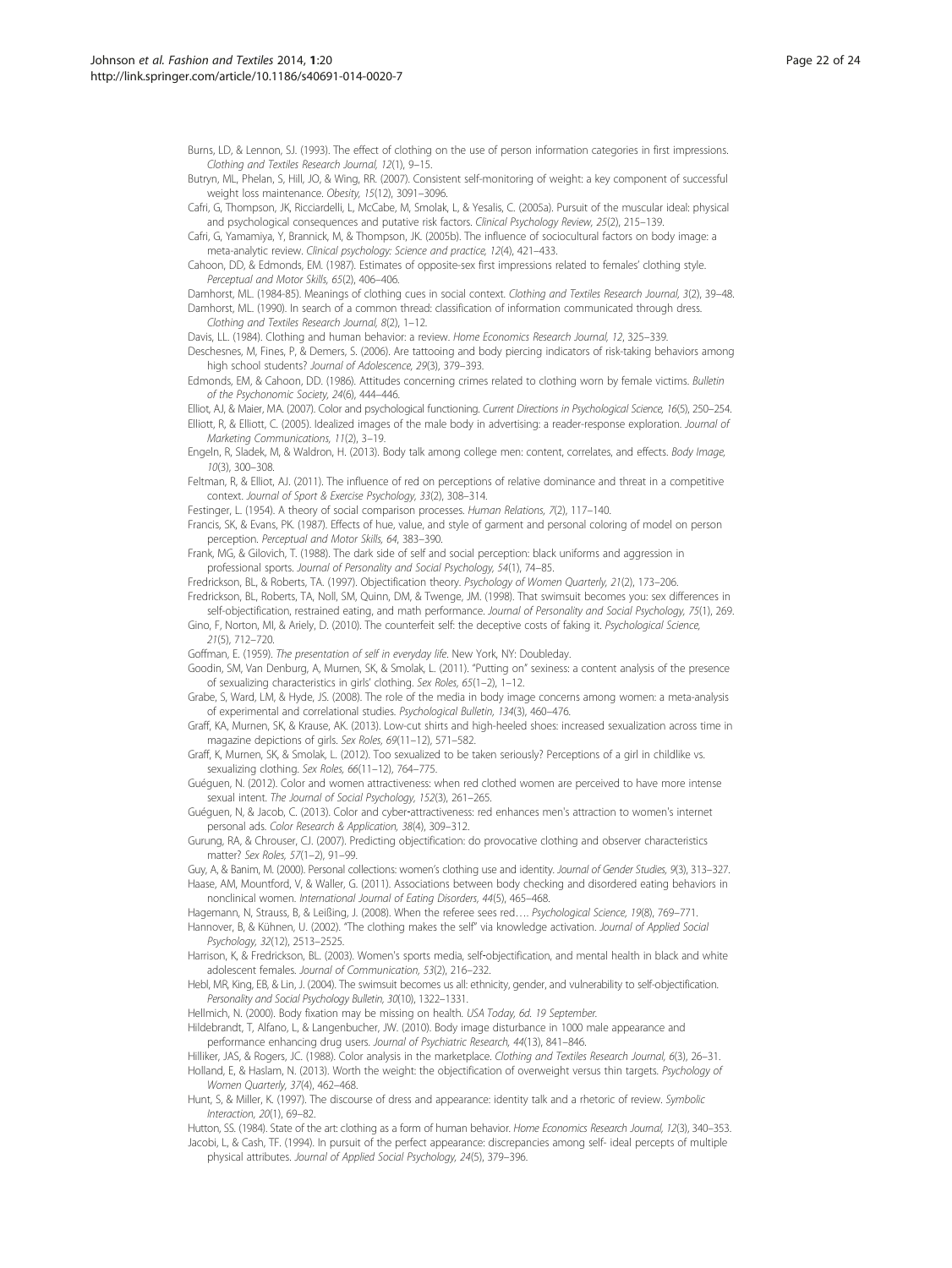<span id="page-22-0"></span>Johnson, KKP, & Lennon, SJ. (2014). The social psychology of dress. In JB Eicher (Ed.), Encyclopedia of world dress and fashion (online). Berg: New York, NY.

Johnson, KKP, & Workman, JE. (1992). Clothing and attributions concerning sexual harassment. Home Economics Research Journal, 21(2), 160–172.

Johnson, KKP, & Workman, JE. (1994). Blaming the victim: attributions concerning sexual harassment based on clothing, just-world belief, and sex of subject. Home Economics Research Journal, 22(4), 382–400.

Johnson, KKP, Yoo, J-J, Kim, M, & Lennon, SJ. (2008). Dress and human behavior: a review and critique of published research. Clothing and Textiles Research Journal, 26(3), 3–22.

#### Kaiser, SB. (1997). The social psychology of clothing: Symbolic appearances in context. New York, NY: Fairchild. Karazia, B, van Dulmen, M, Wong, K, & Crowther, J. (2013). Thinking meta-theoretically about the role of internalization

in the development of body dissatisfaction and body change behaviors. Body Image, 10(4), 433–441. Karl, K, Hall, L, & Peluchette, J. (2013). City employee perceptions of the impact of dress and appearance: you are what you wear. Public Personnel Management, 42(3), 452–470.

Kayser, DN, Elliot, AJ, & Feltman, R. (2010). Red and romantic behavior in men viewing women. European Journal of Social Psychology, 40(6), 901–908.

Kellerman, J, & Laird, J. (1982). The effect of appearance on self-perceptions. Journal of Personality, 50(3), 296-315.

Klos, L, Esser, V, & Kessler, M. (2012). To weigh or not to weigh: the relationship between self-weighing behavior and body image among adults. Body Image, 9(4), 551–554.

Koch, JR, Roberts, AE, Armstrong, ML, & Owen, DC. (2007). Frequencies and relations of body piercing and sexual experience in college students. Psychological Reports, 101(1), 159–162.

Kouchaki, M, Gino, F, & Jami, A. (2014). The burden of guilt: Heavy backbacks, light snacks, and enhanced morality. Journal of Experimental Psychology: General, 143(1), 414–424.

Knickmeyer, K, Sexton, K, & Nishimura, N. (2002). The impact of same-sex friendships on the well-being of women: a review of the literature. Women & Therapy, 25(1), 37–59.

Kolbe, RH, & Albanese, PJ. (1996). Man to man: a content analysis of sole male images in male audience magazines. Journal of Advertising, 24(4), 1–20.

Kwon, Y. (1994). The influence of appropriateness of dress and gender on the self-perception of occupational attributes. Clothing and Textile Research Journal, 12(3), 33–39.

Lavender, J, Gratz, K, & Anderson, D. (2012). Mindfulness, body image, and drive for muscularity in men. Body Image, 9(2), 289–292.

Leit, R, Gray, J, & Pope, H. (2002). The media's representation of the ideal male body: a cause for muscle dysmorphia? International Journal of Eating Disorders, 31(3), 334–338.

Lennon, SJ, & Davis, LL. (1989). Clothing and human behavior from a social cognitive framework Part I: theoretical perspectives. Clothing and Textiles Research Journal, 7(4), 41–48.

Levitsky, DA, Garay, J, Nussbaum, M, Neighbors, L, & DellaValle, DM. (2006). Monitoring weight daily blocks the freshman weight gain: a model for combating the epidemic of obesity. International Journal of Obesity, 30(6), 1003–1010.

Lewis, L, & Johnson, KKP. (1989). Effect of dress, cosmetics, sex of subject, and causal inference on attribution of victim responsibility. Clothing and Textiles Research Journal, 8(1), 22–27.

Lostritto, K, Ferrucci, LM, Carmel, B, Leffell, DJ, Molinaro, AM, Bale, AE, & Mayne, ST. (2012). Lifetime history of indoor tanning in young people: a retrospective assessment of initiation, persistence, and correlates. BMC Public Health, 12, 1–9.

Maida, D, & Armstrong, S. (2005). The classification of muscle dysmorphia. International Journal of Men's Health, 4(1), 73–91. Maier, MA, Elliot, AJ, Lee, B, Lichtenfeld, S, Barchfeld, P, & Pekrun, R. (2013). The influence of red on impression formation in a job application context. Motivation and Emotion, 37(3), 389–401.

Martins, Y, Tiggemann, M, & Kirkbride, A. (2007). Those Speedos become them: the role of self-objectification in gay and heterosexual men's body image. Personality and Social Psychology Bulletin, 33(5), 634–647.

Martz, D, Petroff, A, Curtin, L, & Bassini, D. (2009). Gender differences in fat talk among American adults: results from the psychology of size survey. Sex Roles, 61(1–2), 34–41.

McLeod, SA. (2010). Attribution Theory. Retrieved from [http://www.simplypsychology.org/attribution-theory.html.](http://www.simplypsychology.org/attribution-theory.html) Mead, GH. (1934). Mind, self and society. Chicago, IL: University of Chicago Press.

Mun, J, Janigo, K, & Johnson, KKP. (2012). Tattoo and self. Clothing and Textiles Research Journal, 30(2), 134–148.

Needham, BL, Epel, ES, Adler, NE, & Kiefe, C. (2010). Trajectories of change in obesity and symptoms of depression: the CARDIA study. American Journal of Public Health, 100(6), 1040–1046.

Neumark-Sztainer, D, van den Berg, P, Hannan, PJ, & Story, M. (2006). Self-weighing in adolescents: helpful or harmful? Longitudinal associations with body weight changes and disordered eating. Journal of Adolescent Health, 39(6), 811–818.

Ogle, J, Tyner, K, & Schofield-Tomschin, S. (2013). The role of maternity dress consumption in shaping the self and identity during the liminal transition of pregnancy. Journal of Consumer Culture, 13(2), 119–139.

Ousley, L, Cordero, E, & White, S. (2008). Fat talk among college students: how undergraduates communicate regarding food and body weight, shape and appearance. Eating Disorders, 16(1), 73–84.

Patterson, M, & England, G. (2000). Body work: Depicting the male body in men's lifestyle magazines. In Proceedings of The Academy of Marketing Annual Conference. England, Cd-Rom: University of Derby.

Patton, MQ. (2002). Qualitative research and evaluation methods (3rd ed., pp. 66–272). Thousand Oaks, CA: Sage. Pazda, AD, Elliot, AJ, & Greitemeyer, T. (2014a). Perceived sexual receptivity and fashionableness: separate paths linking

red and black to perceived attractiveness. Color Research & Application, 39(2), 208–212.

Pazda, AD, Prokop, P, & Elliot, AJ. (2014b). Red and romantic rivalry: viewing another woman in red increases perceptions of sexual receptivity, derogation, and intentions to mate-guard. Personality and Social Psychology Bulletin, 40(10), 1260–1269.

Peluchette, J, & Karl, K. (2007). The impact of workplace attire on employee self-perceptions. Human Resource Development Quarterly, 18(3), 345–360.

Plus-sized clothing sold online but not in stores poses problem for shoppers. (2013). Retrieved from [http://www.](http://www.huffingtonpost.com/2013/06/21/plus-size-clothing-online_n_3479724.html) [huffingtonpost.com/2013/06/21/plus-size-clothing-online\\_n\\_3479724.html.](http://www.huffingtonpost.com/2013/06/21/plus-size-clothing-online_n_3479724.html)

Pope, HG, Jr, Phillips, K, & Olivardia, R. (2000). The Adonis complex. New York: Free Press.